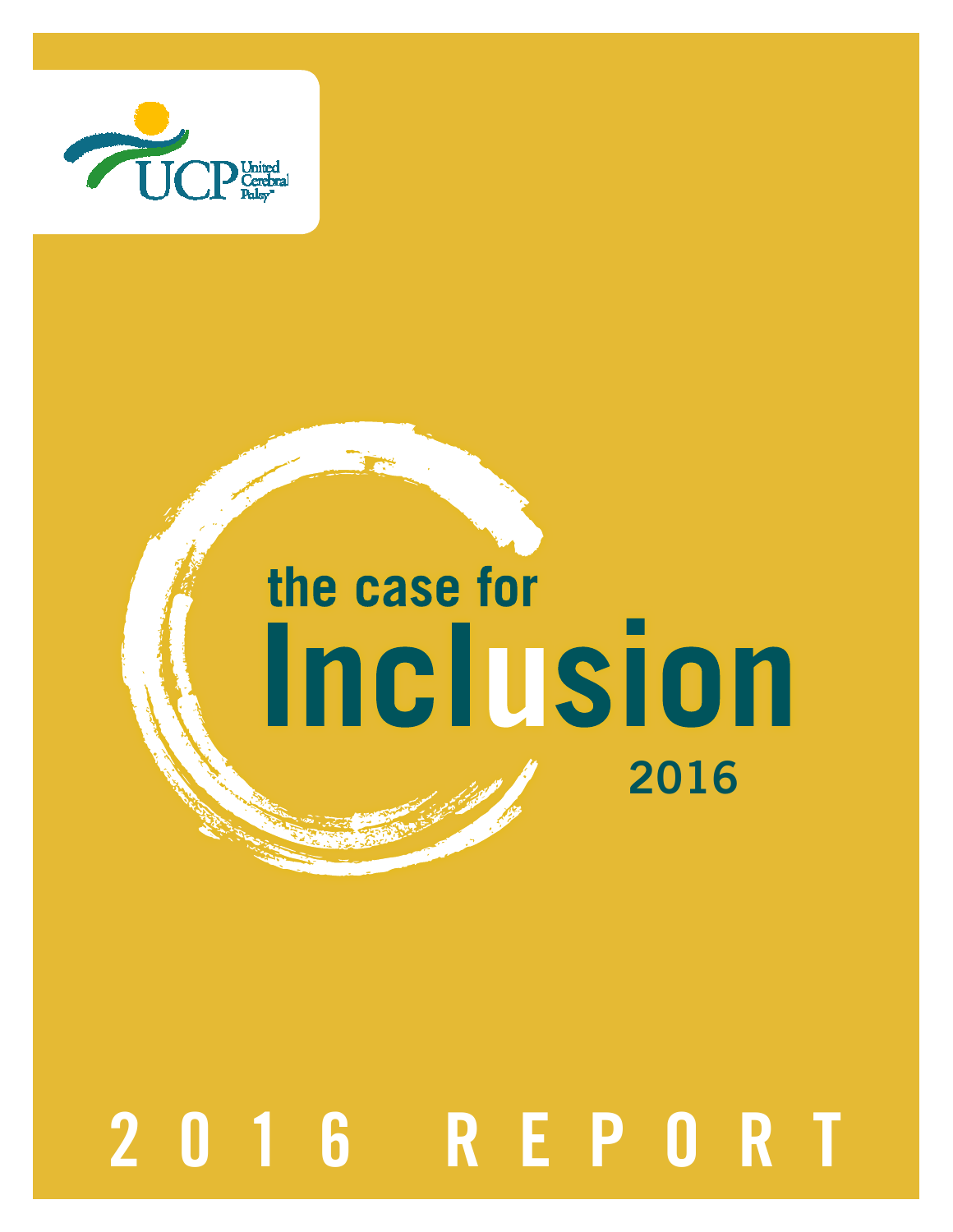# **Introduction**

t no other time in history than now, and in no other place in the world than America, does a person born with intellectual and developmental disabilities (ID/DD) have the best opportunity for a long, healthy, full and mean world than America, does a person born with intellectual and developmental disabilities (ID/DD) have the best opportunity for a long, healthy, full and meaningful life.

That did not happen by accident.

It happened over decades as a direct result of advocacy and successful policy reforms at the federal and state level, as a result of the work of United Cerebral Palsy and our colleagues in the community.

It continues to be true due to three things: vigilance, cooperation, and progress.

Vigilance to protect the gains that have been achieved in the states and at the federal level with policy and funding to effectively support individuals with intellectual and developmental disabilities.

Progress to show the areas that need attention, reform and improvement to provide further opportunity and inclusion for all Americans with intellectual and developmental disabilities.

And, cooperation to provide this resource and others to advocates and partners throughout the country.

And so it is, that every year since 2006, United Cerebral Palsy (UCP) releases *The Case for Inclusion*, the preeminent annual ranking of how well state Medicaid programs serve Americans with intellectual and developmental disabilities (ID/DD) and their families.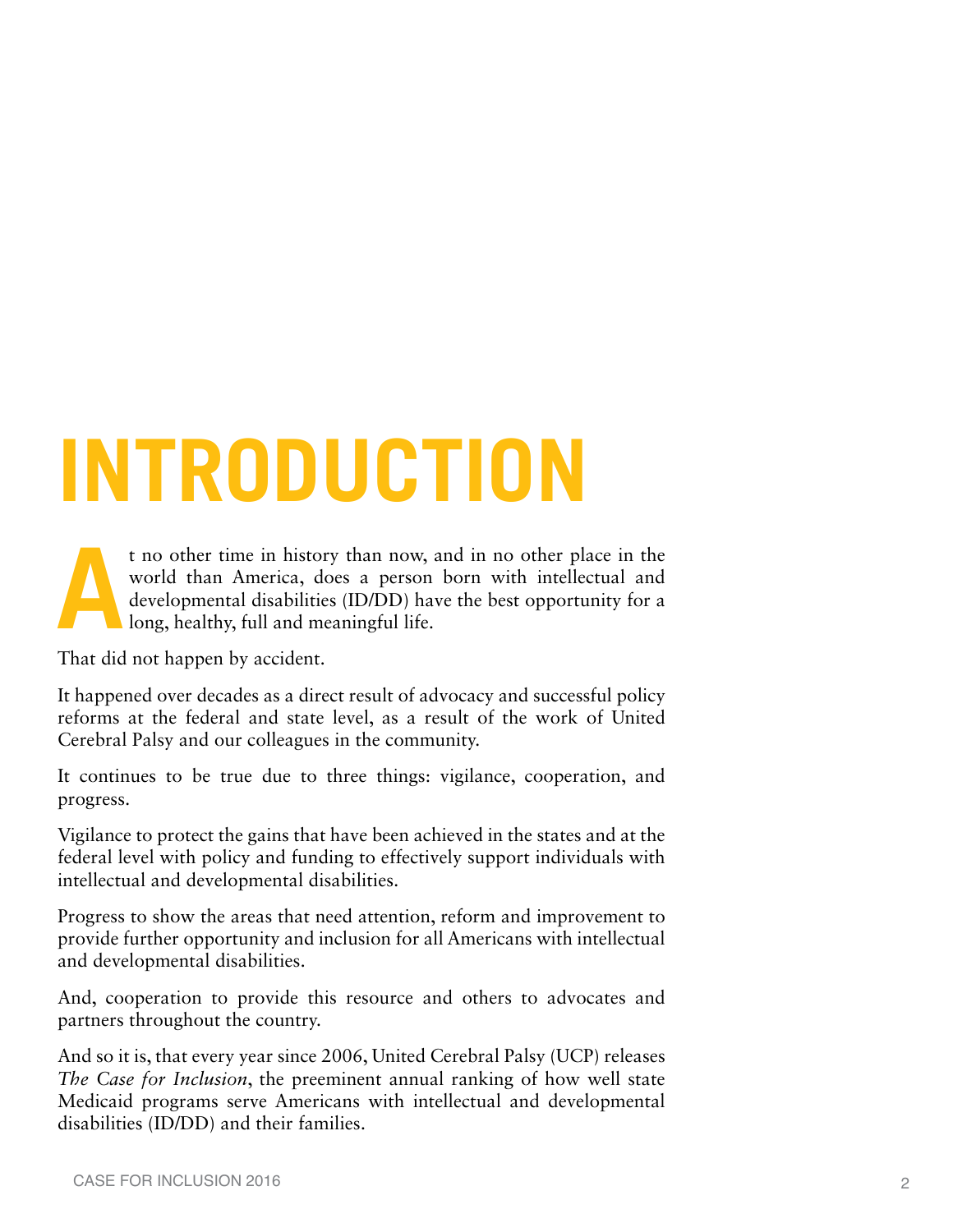While all states have room for improvement, some states do much better than others in demonstrating the needed political will and sound policies as well as focused funding—necessary to achieve this ideal.

*The Case for Inclusion* ranks all 50 States and the District of Columbia (DC) not on their spending but on their outcomes for Americans with ID/DD.

*The Case for Inclusion* is a tool that gives us: glimpses at how well each individual state is performing overall; how each state matches up against other states regarding key data measures; the policies and practices of top performing states that may be considered as best practices; and, most importantly, the trends and trajectory of how states are—or are not improving.

## **ABOUT UNITED CEREBRAL PALSY**

UCP educates, advocates, and provides support services through an affiliate network to ensure a life without limits for people with a broad range of disabilities and their families. Together with nearly 70 affiliates, UCP has a mission to advance the independence, productivity and full citizenship of people with disabilities by supporting more than 176,000 children and adults every day—one person at a time, one family at a time. UCP works to enact real change—to revolutionize care, raise standards of living, and create opportunities—impacting the lives of millions living with disabilities. For more than 60 years, UCP has worked to ensure the inclusion of individuals with disabilities in every facet of society. Together, with parents and caregivers, UCP will continue to push for the social, legal, and technological changes that increase accessibility and independence, allowing people with disabilities to dream their own dreams, for the next 60 years, and beyond.

## **The Case For Action**

The tireless work of advocates locking arms with principled elected officials achieved the unprecedented progress of moving thousands of Americans from isolation in large state institutions to living in the community in homelike settings, and to having a life full of richness through participation in work, friendships, and all aspects of the community.

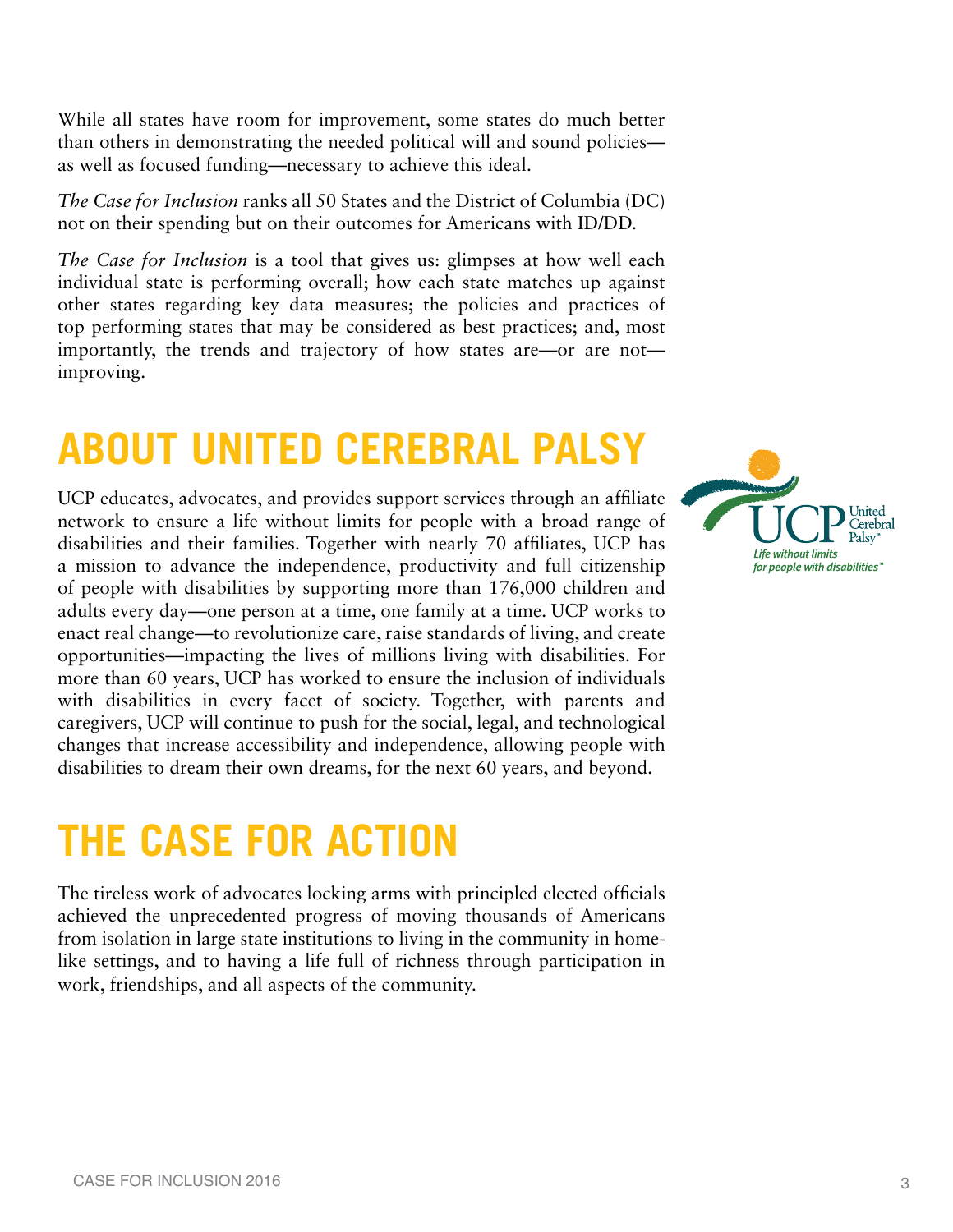#### **What the Report Does**

The annual *Case for Inclusion* report provides the framework and facts for continued advocacy, for the protection of the accomplishments achieved, and for providing clear direction to those areas that need further improvement.

*Case* does this by: holistically ranking the states; showing the sub-rankings of each state in 5 key outcome areas (to showcase the best in class, and those states needing improvement); and, by highlighting key policy reforms or narrative case studies to point the way to further state-level progress.

#### **Why** *Case* **Matters**

It is hard to find facts about how Medicaid services impact the lives of Americas with ID/DD. *Case* pulls several forms of data together in one place, provides clear links and references to more extensive reports, and combines multiple measures to paint a more complete picture of what the state is: 1) doing, 2) not doing, 3) doing well, or 4) not doing well.

It is important because data matters, and elected officials respond to rankings and comparisons. This gets their attention and focuses them on what outcomes matter the most. But, also, this data is not just numbers. This data represents real people, with real needs, and they have real stories. *Case* tells that story in a way that policymakers and government agencies can use.

#### **How You Can Use It**

Facts matter. Context matters. Comparisons matter. *Case for Inclusion* gives all three to advocates so that they can be fact-based in their work and not allow the defenders of the status quo to pretend that a better way is not possible. This is your tool to facilitate the conversation on what is working, and where more resources are needed. There are always states doing a better job. *Case* shows which states are outstanding, and showcases that improvement is possible and easily attainable with focused attention, the necessary resources, and sound public policy.

#### **Getting Results in Your State with the**  *Case for Inclusion* **Report**

Advocates and families have tremendous power to be a force for good in their state or to resist a rolling back of progress that has been achieved. Here are three ways to use this report in your advocacy work in your state:

- Waiting list (s) while so much progress has been made to better serve individuals in the community, for 208,000 individuals nationally, resitential services are still out of reach because of a lack of funding and prioritization at the state level. UCP suggests that:
	- First, policymakers pass transparency legislation to ensure an accurate and transparent waiting list is maintained.
	- Second, that any remaining Medicaid funds at the end of the fiscal year, or from departmental budget saving initiatives, be directed to fund those highest priorirty indiviuals on the waiting list (often adults with aging parent caregivers).
	- Third, that annual legislation or budget amendments are considered to further reduce the waiting list.
- Competitive employment Living in the commmunity is vital, but work is also key to a full and meaningful life. While 46 states have Employment First policies, nationally there are states falling behind when it comes to the proportion of individuals with ID/DD actually in competitive employment. In fact, there are fewer people in competitive employment than a decade ago: despite 325,000 more people being served by HCBS waivers. While Washington State showcased the initial Employment First policy to get almost all (86%) individuals with ID/DD served working, it also showed that it is not just about a policy change but also a priority. Advocates should push for specific strategies and reporting to actually achieve increasted competitive employment. A recent UCP case study highlights such approaches.
- State Institutions During the Great Recession and after, tight state budgets forced policymakers to take a hard look at closing expensive (and isolating) state institutions. While the economy has improved, Medicaid budgets are still tight. Advocates in the 36 states with at least one state institution should leverage this fiscal environment and continue to push to close these facilities, transition individuals to the community, and to use any savings to reduce their state's waiting list.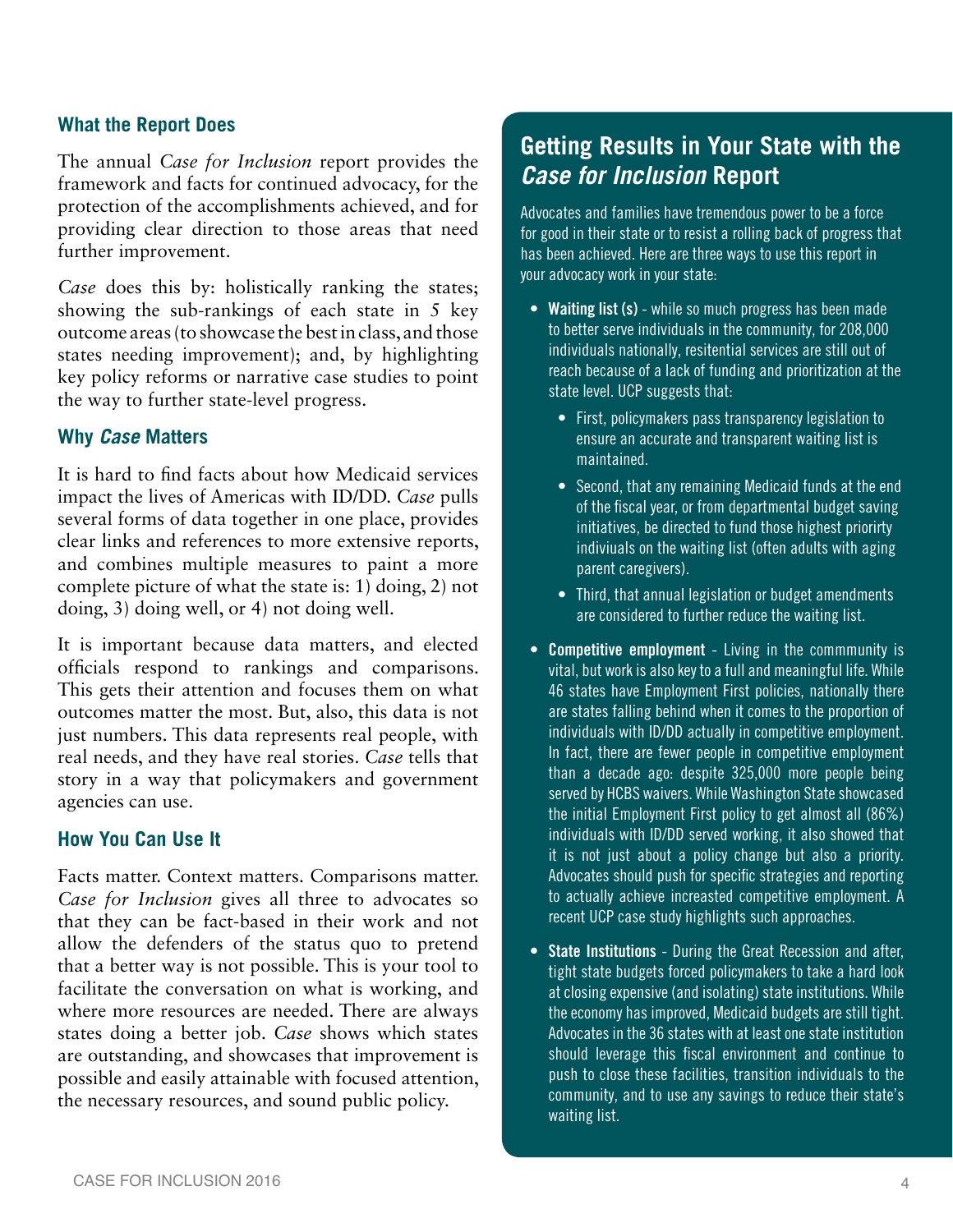#### **How It Makes a Difference**

UCP has seen numerous states adopt policy reforms directly related to measures that we track, score and rank states on—from participation in the quality assurance surveys of the National Core Indicators, to promoting work and competitive employment with Employment First policies, to reductions in waiting lists and improved waiting list tracking in numerous states.

The combination of data, advocacy and proven reforms have a huge impact on real Americans. These changes are literally life changing for individuals with ID/DD living in those states.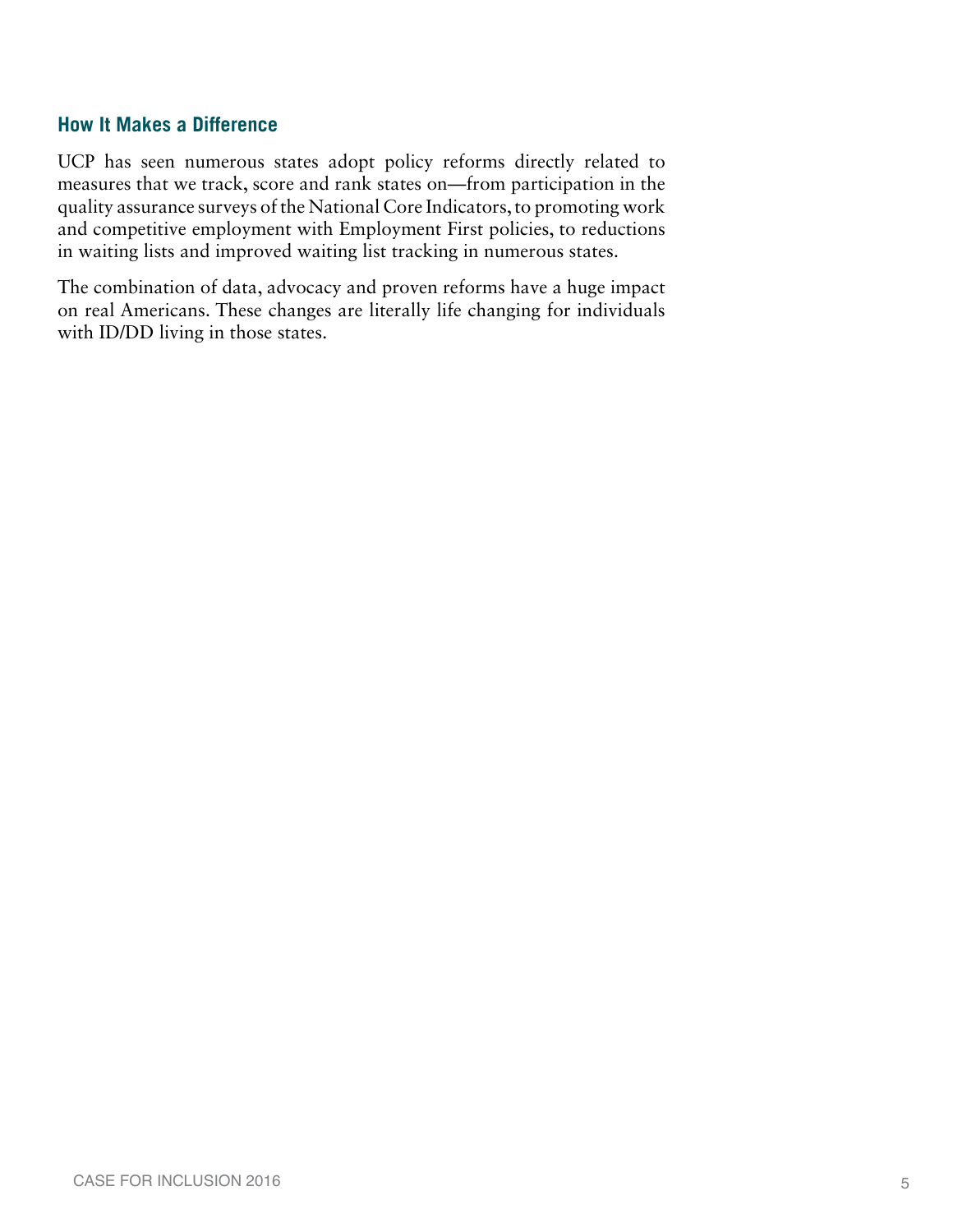## **Four Key Aspects of a High Functioning Medicaid Program for Americans with ID/DD**

The University of Minnesota's Research and Training Center on Community Living concisely identifies the four key aspects of a high functioning and effective Medicaid program, which have also been articulated in a number of legislative, administrative and judicial statements describing national policy.<sup>1</sup> *The Case for Inclusion*'s five major outcome areas align, as indicated, with the following four-part holistic approach:

- **1 Promoting Independence:**<br>People with disabilities will live in and participate in their communities.
- 
- **2 Promoting Productivity:**<br>
People with disabilities will have satisfying lives and valued social roles.
- **3 Keeping Families Together and Reaching Those In Need:**<br>People with disabilities will have sufficient access to needed support, and control over that support so that the assistance they receive contributes to lifestyles they desire.
- **4 Tracking Health, Safety, and Quality of Life:** People will be safe and healthy in the environments in which they live.

**One note on the data.** The rankings in this report are a snapshot in time using 30 different data measures across all five major categories.

Most data is from 2014, which is the most recent data available from credible, national sources. All data is sourced directly from the states to the federal government, and in response to public surveys. Notably, there are weaknesses in some of the data sources. UCP references data from credible recognized sources, but much of the data is self-reported to those sources by the state themselves.

UCP has experienced inherent definitional and numerical disparities in some data reported. Where UCP discovers glaring anomalies in the data, our protocol is to follow up with the data sources and provide them an opportunity to correct the data. Nonetheless, UCP expects that there will be some inherent inconsistencies in data that is self-reported by all fifty states and the District of Columbia.

<sup>1.</sup> The University of Minnesota Research and Training Center on Community Living. "Medicaid Home and Community Based Services for Persons with Intellectual and Developmental Disabilities – Interim Report." September 26, 2005. Page 3.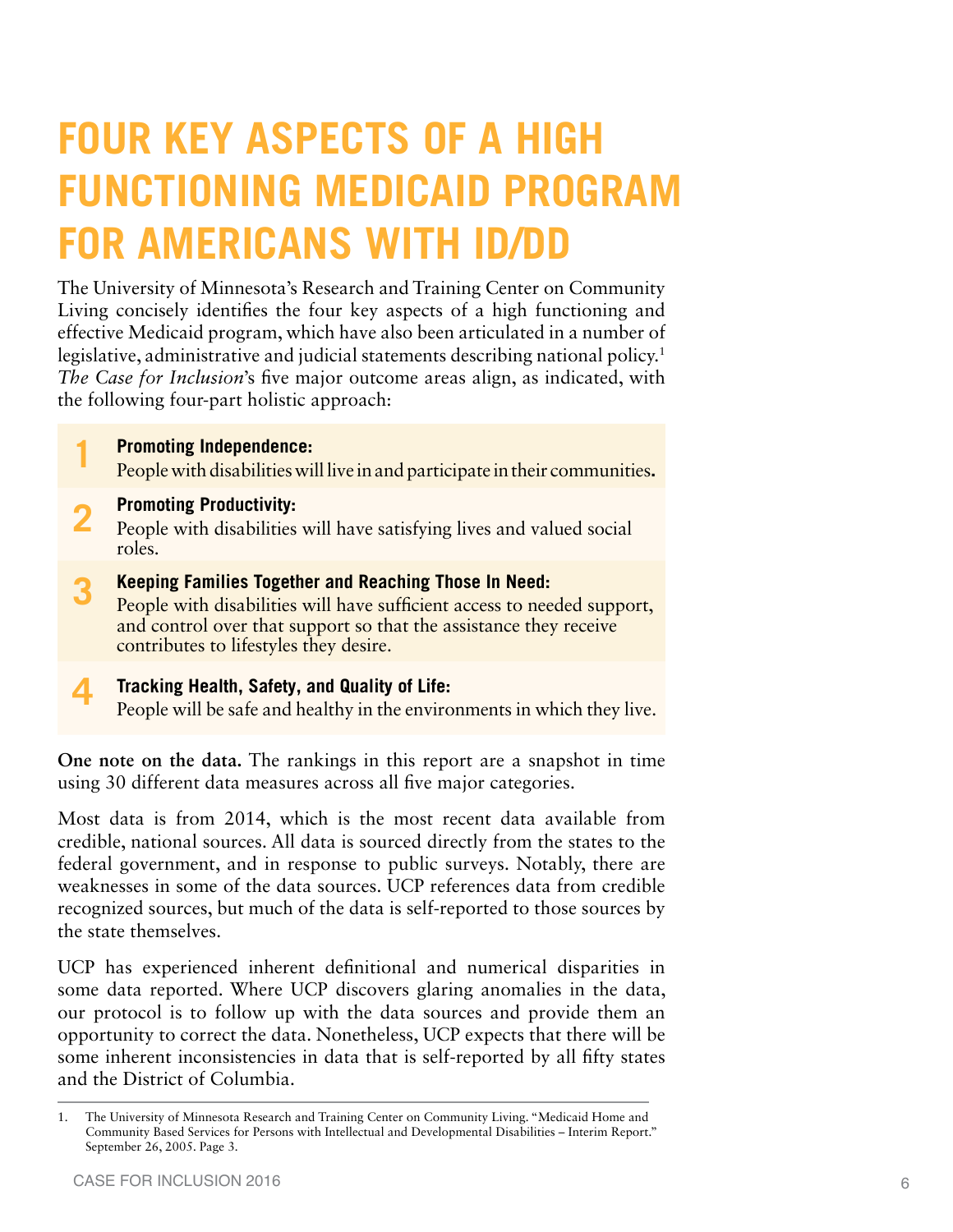## **CFI DATA MEASURES**

| <b>Category</b>                            |                                                                      | 2007-2013                                                |                | 2016           |                |     |
|--------------------------------------------|----------------------------------------------------------------------|----------------------------------------------------------|----------------|----------------|----------------|-----|
|                                            |                                                                      | % of Recipients with ID/DD on HCBS                       | 9              |                | $\overline{9}$ |     |
|                                            | <b>Community-Based</b>                                               | % of ID/DD Expenditures on HCBS                          | 7              |                | 7              |     |
|                                            |                                                                      | % of ID/DD Expenditures on Non-ICF-MR                    | 8              |                | 8              |     |
|                                            |                                                                      | 1-3 Residents - %                                        | 13             |                | 13             |     |
| <b>Promoting</b><br>Independence           | <b>Residential Services</b>                                          | 1-6 Residents -%                                         | 11             | 50             | 11             | 50  |
|                                            | in the Community<br>(includes all types)                             | 16+ Residents % (smaller %, higher rank)                 | $-4$           |                | $-4$           |     |
|                                            |                                                                      | % in Large State Facilities                              | $-3$           |                | $-3$           |     |
|                                            | <b>Waivers Promoting Self-Determination</b>                          |                                                          | $\overline{2}$ |                |                |     |
|                                            | <b>NCI - % Self-Directed</b>                                         |                                                          |                |                | $\overline{2}$ |     |
|                                            | <b>Quality Assurance - NCI Participation</b>                         |                                                          | 6              |                | $\theta$       |     |
|                                            | <b>NCI - Recent Dental Visit</b>                                     |                                                          |                |                | 2.8            |     |
| <b>Tracking Health,</b>                    | <b>NCI - Lonely Less than Half the Time</b>                          |                                                          |                | 2.8            | 14             |     |
| <b>Safety &amp; Quality</b>                | <b>NCI - Not Scared in Own Home</b>                                  |                                                          | 12             | 2.8            |                |     |
| of Life                                    | <b>NCI - Inclusion (sum of 4 measures)</b>                           |                                                          |                | 2.8            |                |     |
|                                            | <b>NCI - Relationships Other than Staff and Family</b>               |                                                          |                |                | 2.8            |     |
|                                            | <b>Abuse</b>                                                         | 6                                                        |                |                |                |     |
|                                            | <b>Family Support per 100k</b>                                       | 6                                                        |                | $\overline{3}$ |                |     |
| <b>Keeping Families</b><br><b>Together</b> | % in a Family Home                                                   | 6                                                        | 12             | $\overline{3}$ | 8              |     |
|                                            | <b>NCI - Child/Family Survey Participation</b>                       |                                                          |                | $\overline{2}$ |                |     |
|                                            | Has Medicaid Buy-In Program                                          |                                                          | $\overline{2}$ |                | $\overline{2}$ |     |
|                                            | Competitive Employment - %                                           |                                                          | 6.5            |                | 4.0            |     |
| <b>Promoting</b>                           | Voc Rehab - per 100k                                                 |                                                          | 1.5            |                |                | 12  |
| <b>Productivity</b>                        | Voc Rehab - Rehab Rate (finding a job)                               |                                                          |                | 10             | $\overline{2}$ |     |
|                                            | <b>Voc Rehab - Number of Hours Worked</b>                            |                                                          |                |                | $\overline{2}$ |     |
|                                            | Voc Rehab - Retain Job for One Year                                  |                                                          |                | $\overline{2}$ |                |     |
|                                            |                                                                      | Waiting List - Average % Growth for Residential and HCBS | 9              |                | 9              |     |
| <b>Reaching Those in</b>                   |                                                                      | Individuals with ID/DD Served per 100k of Population     | 3              |                | $\overline{2}$ |     |
| <b>Need</b>                                | Ratio of Prevalence to Individuals served                            |                                                          |                | 16             | $\overline{2}$ | 16  |
|                                            | <b>Uses Federal Functional Definition for Eligibility or Broader</b> |                                                          |                |                | $\overline{3}$ |     |
|                                            |                                                                      |                                                          |                | 100            |                | 100 |

Eliminated - regularly updated data no longer consistently available New - new measure added in 2014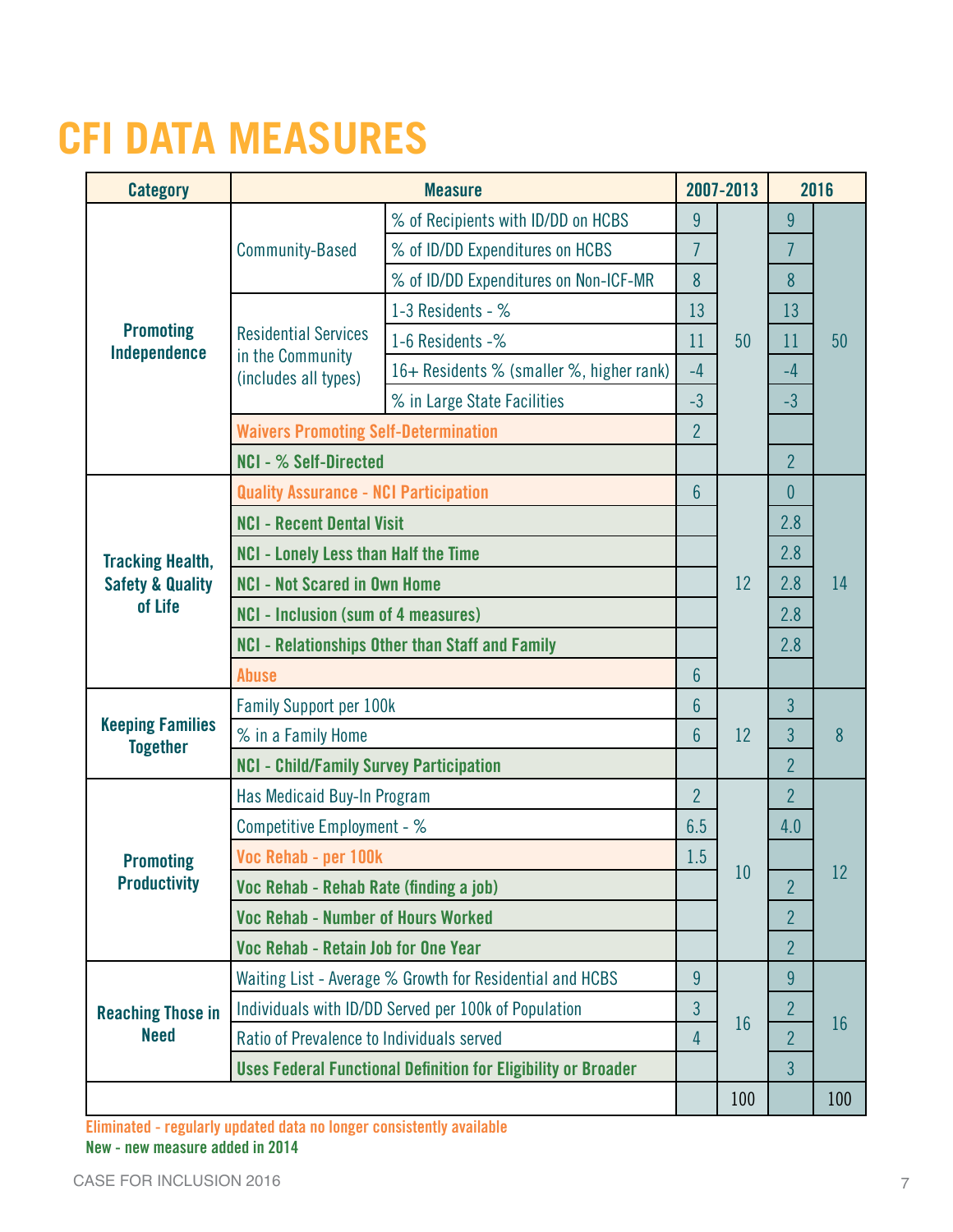## **Significant Takeaways from the 2016 RankingS**

#### **Promoting Independence**

- **1 All states still have room for improvement, but some states have consistently remained at the bottom of the ranking since 2007,** including Arkansas (#49), Illinois (#47), Mississippi (#51) and Texas (#50) primarily due to the small portion of people and resources dedicated to those in small or home-like settings in these four states.
	- **2 32 states, same as last year, meet the 80/80 Home and Community Standard,** which means that at least 80 percent of all individuals with ID/DD are served in the community and 80 percent of all resources spent on those with ID/DD are for home (less than 7 residents per setting) and community support. Those that do not meet the 80/80 standard are: Arkansas, Delaware, Florida, Illinois, Indiana, Iowa, Kentucky, Louisiana, Mississippi, New Jersey, North Carolina, North Dakota, Ohio, Oklahoma, South Carolina, South Dakota, Texas, Utah and Virginia. Connecticut is very close (with 79% spent on HCBS).
- **3 As of 2014, 15 states report having no state institutions to seclude those with ID/DD,** including: Alabama, Alaska, Colorado, Hawaii, Indiana, Maine, Michigan, Minnesota, New Hampshire, New Mexico, Oregon, Rhode Island, Vermont, West Virginia and Washington, D.C. Another 9 states have only one institution each (Arizona, Delaware, Idaho, Montana, Nevada, North Dakota, South Dakota, Utah and Wyoming). Since 1960, 205 of 354 state institutions have been closed, according to the University of Minnesota's Research and Training Center on Community Living.

#### *Case Success Story – Near National Adoption of National Core Indicators*

Since this report was first introduced in 2006, UCP has made it a priority for states to utilize a significant quality assurance program. The National Core Indicators (NCI) from the Human Services Research Institute has been that gold standard.

Appreciating this, the Obama administration has provided even more funding and incentives for states to participate. UCP's decade-plus focus, combined with these federal incentives, have had a profound impact.

In 2006 just 24 states participated in NCI. Today, 46 states and DC do (all of the states other than Iowa, Montana, North Dakota, and West Virginia, although WV has participated in the past).

Why is this important? While other reports can give broad stats on where people are living, whether they are working and if they receive family support, NCI gives us person-level information on saety, participation in the community, and a detailed life experience. Think of it like the difference between a restaurant inspection score and Yelp or Google reviews. The former tells one basic information. The latter gives on insight into the *actual* experience of people dining there.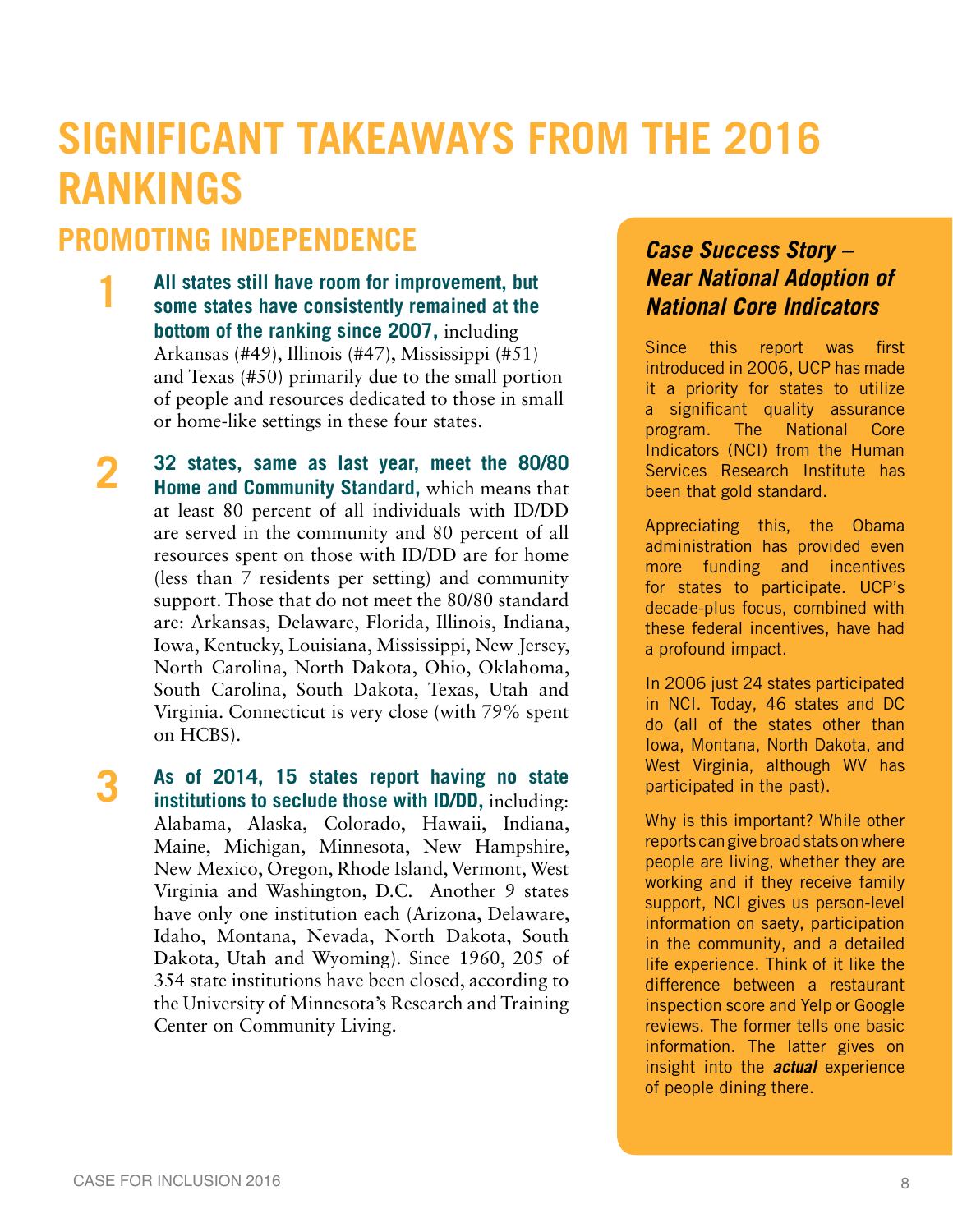#### **Serving Those In Need**

- **4 27 states, up from 26, now report meeting the 80 percent Home-Like Setting standard,** which means that at least 80 percent of all individuals with ID/DD are served in settings such as their own home, a family home, family foster care or small group settings like shared apartments with fewer than four residents. The U.S. average for this standard is 80 percent. Just eleven (up from 8) states meet a top-performing 90 percent Home-like Setting standard: Alaska, Arizona, California, Colorado, D.C., Michigan, Nevada, New Hampshire, Vermont, Washington, and Wisconsin.
- **5 Fifteen states, up from ten last year, report at least 10 percent of individuals using selfdirected services,** according to the National Core Indicators survey in 36 States. Five states report at least 20 percent being self-directed. These states include: Florida, Illinois, New Hampshire, Utah and Vermont.

#### **Tracking Health, Safety and Quality of Life**

**6 47 states, up from 42 last year, participate in the National Core Indicators (NCI) survey,** a comprehensive quality-assurance program that includes standard measurements to assess outcomes of services. A total of 36 states, up from 29 last year, reported data outcomes in 2015.

#### **Keeping Families Together**

**7 Only 15 states, up from 14 last year, report that they are supporting a large share of families through family support (at least 200 families per 100,000 of population).** These support services provide assistance to families that are caring for children with disabilities at home, which helps keep families together, and people with disabilities living in a community setting. These family-focused state programs were in: Arizona, California, Delaware, Louisiana, Minnesota, Montana, New Hampshire, New Mexico, New York, Pennsylvania, South Carolina, South Dakota, Vermont, Wisconsin, and Wyoming.

#### **Promoting Productivity**

**8 10 states, up from 8 last year, report having at least 33 percent of individuals with ID/ DD working in competitive employment.** These states include: Connecticut, Maryland, New Hampshire, New Mexico, Oklahoma, Oregon, Rhode Island, Vermont, Washington, and West Virginia.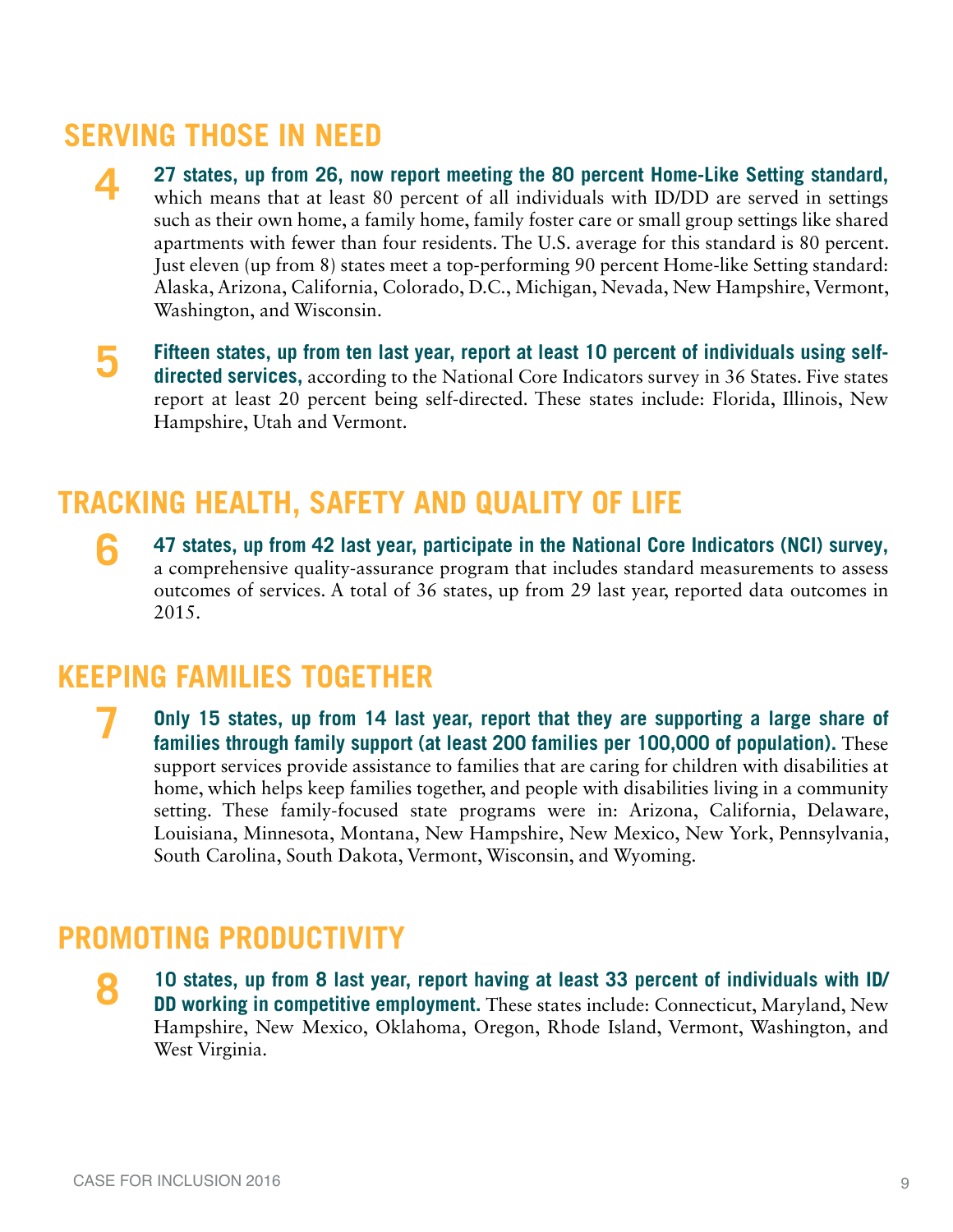**9 15 states report successfully placing at least 60 percent of individuals in vocational rehabilitation in jobs,** with nineteen states reporting the average number of hours worked for those individuals placed being at least 25 hours and four states reporting at least half of those served getting a job within one year. No states met the standard on all three success measures.

#### **Promoting Productivity**

**10 Waiting lists for residential and community services are high and show the unmet need.** Almost 350,000 people, 28,000 more than last year, are on a waiting list for Home and Community-Based Services. This requires a daunting 46 percent increase in states' HCBS programs. 18 states, an increase from 16 last year, report no waiting list or a small waiting list (requiring less than 10 percent program growth).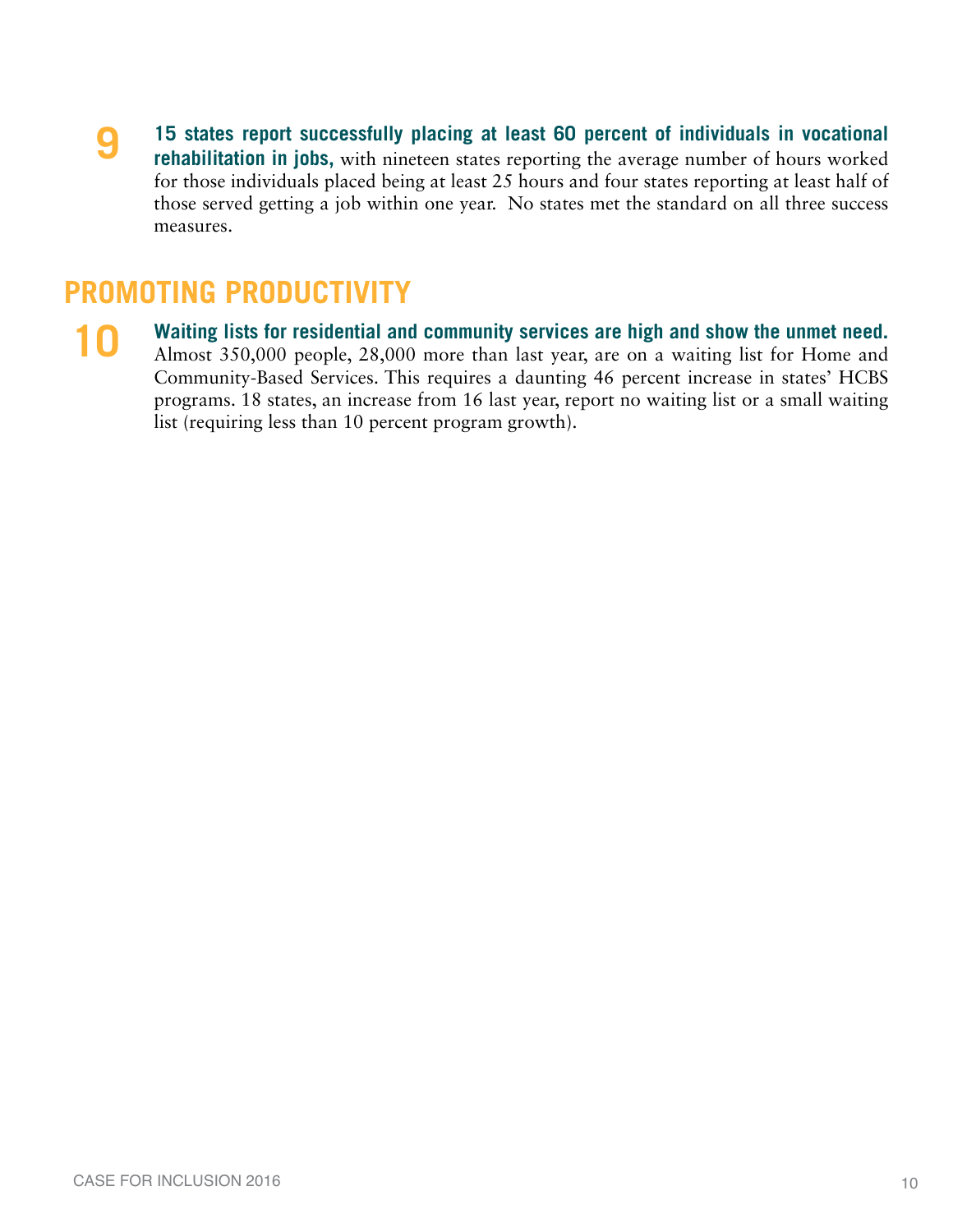## **2016** *The Case for Inclusion* **Rankings** *By Ranking*

| <b>State</b>                | 2016           | 2015<br><b>Ranking Ranking</b> | Sta                   |
|-----------------------------|----------------|--------------------------------|-----------------------|
| <b>Arizona</b>              | 1              | 1                              | W                     |
| <b>Vermont</b>              | $\overline{2}$ | 21                             | <b>FI</b>             |
| <b>New Hampshire</b>        | $\overline{3}$ | 25                             | Al                    |
| <b>Michigan</b>             | $\overline{4}$ | 29                             | W                     |
| <b>Hawaii</b>               | $5\phantom{1}$ | $5\overline{)}$                | Lo                    |
| <b>California</b>           | $6\phantom{a}$ | 16                             | W                     |
| <b>District of Columbia</b> | 7              | 8                              | Ne                    |
| <b>Missouri</b>             | 8              | $\overline{3}$                 | <b>Te</b>             |
| <b>South Dakota</b>         | $\overline{9}$ | 38                             | <b>Rh</b>             |
| <b>Maryland</b>             | 10             | $\overline{2}$                 | <b>N</b> <sub>6</sub> |
| <b>Colorado</b>             | 11             | 6                              | <b>No</b>             |
| <b>Minnesota</b>            | 12             | $\overline{7}$                 | Vil                   |
| <b>New York</b>             | 13             | $\overline{4}$                 | Ne                    |
| <b>South Carolina</b>       | 14             | 9                              | Ne                    |
| <b>Delware</b>              | 15             | 35                             | Ida                   |
| <b>Ohio</b>                 | 16             | 10                             | W                     |
| <b>Maine</b>                | 17             | 12                             | Ok                    |
| <b>Oregon</b>               | 18             | 18                             | lo                    |
| <b>Kentucky</b>             | 19             | 19                             | <b>No</b>             |
| <b>Indiana</b>              | 20             | 23                             | Ш                     |
| Pennsylvania                | 21             | 22                             | M <sub>0</sub>        |
| <b>Alabama</b>              | 22             | 13                             | Ar                    |
| Georgia                     | 23             | 11                             | <b>Te</b>             |
| <b>Utah</b>                 | 24             | 15                             | Mi                    |
| <b>Kansas</b>               | 25             | 20                             |                       |
| <b>Massachusetts</b>        | 26             | 14                             |                       |
| <b>Connecticut</b>          | 27             | 17                             |                       |

| <b>State</b>          | 2016<br>Ranking | 2015<br><b>Ranking</b> |
|-----------------------|-----------------|------------------------|
| <b>Washington</b>     | 28              | 26                     |
| <b>Florida</b>        | 29              | 27                     |
| <b>Alaska</b>         | 30              | 40                     |
| <b>Wisconsin</b>      | 31              | 33                     |
| Louisiana             | 32              | 24                     |
| <b>West Virginia</b>  | 33              | 30                     |
| <b>New Jersey</b>     | 34              | 28                     |
| <b>Tennessee</b>      | 35              | 32                     |
| <b>Rhode Island</b>   | 36              | 39                     |
| <b>Nevada</b>         | 37              | 31                     |
| <b>North Carolina</b> | 38              | 34                     |
| <b>Virginia</b>       | 39              | 41                     |
| <b>New Mexico</b>     | 40              | 36                     |
| <b>Nebraska</b>       | 41              | 37                     |
| <b>Idaho</b>          | 42              | 46                     |
| <b>Wyoming</b>        | 43              | 45                     |
| <b>Oklahoma</b>       | 44              | 43                     |
| <b>lowa</b>           | 45              | 44                     |
| <b>North Dakota</b>   | 46              | 42                     |
| <b>Illinois</b>       | 47              | 47                     |
| <b>Montana</b>        | 48              | 48                     |
| <b>Arkansas</b>       | 49              | 49                     |
| <b>Texas</b>          | 50              | 50                     |
| <b>Mississippi</b>    | 51              | 51                     |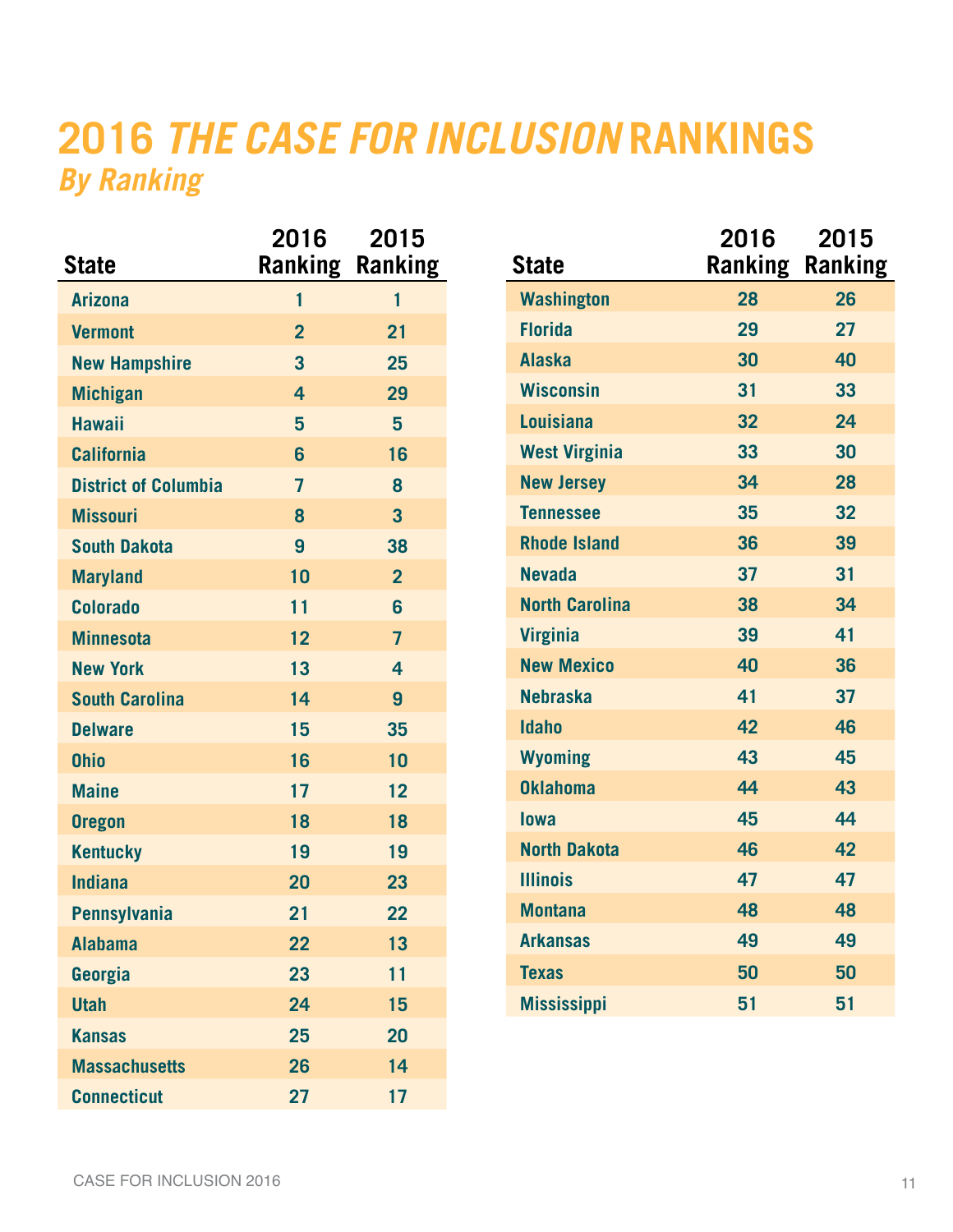## **2016** *The Case for Inclusion* **Rankings** *Alphabetical*

| <b>State</b>             | 2016<br>Ranking | 2015<br><b>Ranking</b> | <b>State</b>          | 2016<br>Ranking | 2015<br><b>Ranking</b> |
|--------------------------|-----------------|------------------------|-----------------------|-----------------|------------------------|
| <b>Alabama</b>           | 22              | 13                     | <b>Nebraska</b>       | 41              | 37                     |
| <b>Alaska</b>            | 30              | 40                     | <b>Nevada</b>         | 37              | 31                     |
| <b>Arizona</b>           | $\mathbf{1}$    | $\mathbf{1}$           | <b>New Hampshire</b>  | $\overline{3}$  | 25                     |
| <b>Arkansas</b>          | 49              | 49                     | <b>New Jersey</b>     | 34              | 28                     |
| <b>California</b>        | 6               | 16                     | <b>New Mexico</b>     | 40              | 36                     |
| <b>Colorado</b>          | 11              | $6\phantom{a}$         | <b>New York</b>       | 13              | $\overline{4}$         |
| <b>Connecticut</b>       | 27              | 17                     | <b>North Carolina</b> | 38              | 34                     |
| <b>Delaware</b>          | 15              | 35                     | <b>North Dakota</b>   | 46              | 42                     |
| <b>Dist. of Columbia</b> | $\overline{7}$  | 8                      | <b>Ohio</b>           | 16              | 10                     |
| <b>Florida</b>           | 29              | 27                     | <b>Oklahoma</b>       | 44              | 43                     |
| Georgia                  | 23              | 11                     | <b>Oregon</b>         | 18              | 18                     |
| <b>Hawaii</b>            | 5 <sup>5</sup>  | $5\phantom{a}$         | <b>Pennsylvania</b>   | 21              | 22                     |
| <b>Idaho</b>             | 42              | 46                     | <b>Rhode Island</b>   | 36              | 39                     |
| <b>Illinois</b>          | 47              | 47                     | <b>South Carolina</b> | 14              | $\overline{9}$         |
| <b>Indiana</b>           | 20              | 23                     | <b>South Dakota</b>   | 9               | 38                     |
| <b>lowa</b>              | 45              | 44                     | <b>Tennessee</b>      | 35              | 32                     |
| <b>Kansas</b>            | 25              | 20                     | <b>Texas</b>          | 50              | 50                     |
| <b>Kentucky</b>          | 19              | 19                     | <b>Utah</b>           | 24              | 15                     |
| <b>Louisiana</b>         | 32              | 24                     | <b>Vermont</b>        | 2 <sup>1</sup>  | 21                     |
| <b>Maine</b>             | 17              | 12                     | <b>Virginia</b>       | 39              | 41                     |
| <b>Maryland</b>          | 10              | $\overline{2}$         | <b>Washington</b>     | 28              | 26                     |
| <b>Massachusetts</b>     | 26              | 14                     | <b>West Virginia</b>  | 33              | 30                     |
| <b>Michigan</b>          | $\overline{4}$  | 29                     | <b>Wisconsin</b>      | 31              | 33                     |
| <b>Minnesota</b>         | 12              | $\overline{7}$         | <b>Wyoming</b>        | 43              | 45                     |
| <b>Mississippi</b>       | 51              | 51                     |                       |                 |                        |
| <b>Missouri</b>          | 8               | $\overline{3}$         |                       |                 |                        |
| <b>Montana</b>           | 48              | 48                     |                       |                 |                        |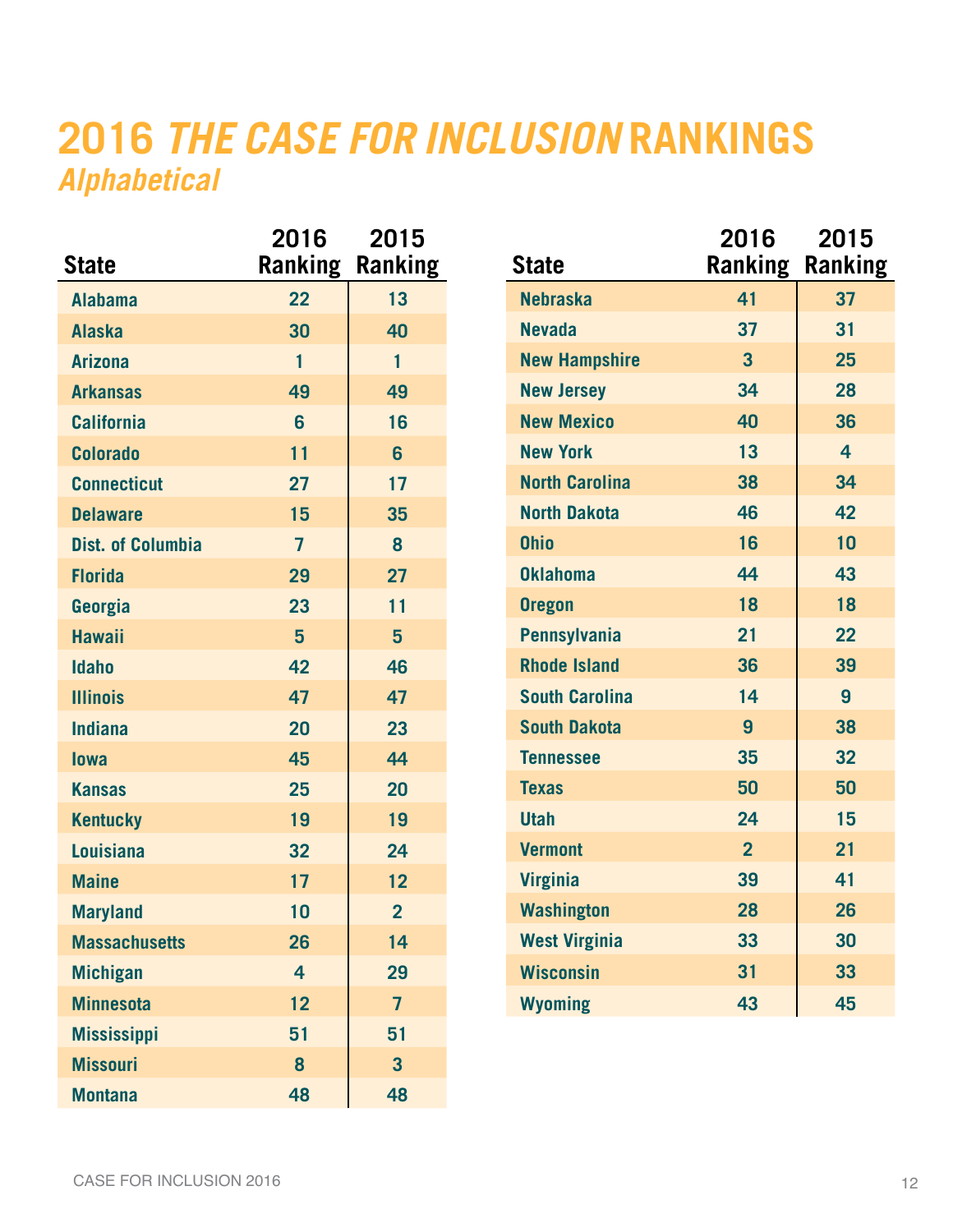#### **A Resource for Media**

Frequently throughout the year, UCP receives media inquiries about the *Case for Inclusion* report, its data, and what it means.

Reporters want facts and also context. This report provides both.

Often times, these reporters may call to better understand the ranking or what it means. By the time the interview is done, these reporters have a better sense of what is working and what needs improvement in a state. This perspective often leads to positive stories on what's working (which helps to protect those gains) and exposes what needs improvement (which focuses policymakers on fixing it).

A great recent example of this comes from Washington, D.C. Martin Austermuhle of WAMU 88.5 FM (Public Radio) produced a four-part radio and video series called "From Institution to Inclusion: For D.C. residents with developmental disabilities, it's been a decades-long fight to be treated like everyone else."

The series began highlighting the stark reality of institutionalization and ended with a call to action to focus on competitive employment as the next "inclusion" advancement.

This series shows the power of the *Case for Inclusion*. With context, facts, and in-depth case studies, the reporter had the information to do his own investigative series to really dig into the reality of services and outcomes-- both past and present-- in the nation's capital.

Without the *Case for Inclusion*, this report could have been a one-and- done story. With the rankings and data, it was a multi-part exposé ending with a forward-looking, positive call to action. As a result, policymakers, members of the public, and advocates have a new resource and greater awareness about the importance of inclusion and how to advance inclusion even more.

## **Sub-ranking by Major Category**

Although the overall ranking presents a comprehensive view of each state and the District of Columbia, it is also important to consider the top-performing states in each of the five major categories in addition to how improvement in any category would have the biggest impact on better state performance and subsequent ranking. For example, Arizona ranks #1 overall, but ranks low (sub-ranking #41) for promoting productivity. Arizona could potentially learn from Washington State (sub-ranking #1) how it can improve in this area.

|                             | <b>Promoting</b><br><b>Independence</b> |             | <b>Tracking</b><br><b>Health, Safety &amp;</b><br><b>Quality of Life</b> |                | <b>Keeping</b><br><b>Families</b><br><b>Together</b> |             | <b>Promoting</b><br><b>Productivity</b> |                 | <b>Reaching</b><br><b>Those in Need</b> |                | <b>Overall</b> |                |
|-----------------------------|-----------------------------------------|-------------|--------------------------------------------------------------------------|----------------|------------------------------------------------------|-------------|-----------------------------------------|-----------------|-----------------------------------------|----------------|----------------|----------------|
|                             | 50% of total                            |             | 14% of total                                                             |                | 8% of total                                          |             |                                         | 12% of total    |                                         | 16% of total   | 100%           |                |
|                             | <b>Score</b>                            | <b>Rank</b> | <b>Score</b>                                                             | <b>Rank</b>    | <b>Score</b>                                         | <b>Rank</b> | <b>Score</b>                            | Rank            | <b>Score</b>                            | <b>Rank</b>    | <b>Score</b>   | <b>Rank</b>    |
| <b>Alabama</b>              | 43.9                                    | 13          | 11.5                                                                     | $\overline{3}$ | 1.7                                                  | 41          | 4.5                                     | 50              | 10.0                                    | 40             | 71.6           | 22             |
| <b>Alaska</b>               | 46.7                                    | 6           | 0.0                                                                      | 39             | 2.3                                                  | 34          | 7.1                                     | 12              | 12.2                                    | 22             | 68.2           | 30             |
| <b>Arizona</b>              | 46.9                                    | 4           | 10.7                                                                     | 25             | 7.1                                                  |             | 6.4                                     | 27              | 14.3                                    | 5              | 85.5           | $\mathbf{1}$   |
| <b>Arkansas</b>             | 26.4                                    | 50          | 10.9                                                                     | 19             | 1.3                                                  | 46          | 6.1                                     | 36              | 10.8                                    | 35             | 55.6           | 49             |
| <b>California</b>           | 43.8                                    | 14          | 10.8                                                                     | 22             | 4.5                                                  | 10          | 6.9                                     | 16              | 14.9                                    | $\overline{2}$ | 81.0           | $6\phantom{1}$ |
| <b>Colorado</b>             | 44.9                                    | 9           | 10.7                                                                     | 26             | 1.2                                                  | 48          | 7.8                                     | $6\overline{6}$ | 11.8                                    | 26             | 76.4           | 11             |
| <b>Connecticut</b>          | 37.4                                    | 39          | 11.4                                                                     | $6\phantom{a}$ | 3.3                                                  | 22          | 7.3                                     | 9               | 9.8                                     | 41             | 69.2           | 27             |
| <b>Delaware</b>             | 40.1                                    | 29          | 10.9                                                                     | 20             | 4.0                                                  | 15          | 5.6                                     | 47              | 13.5                                    | 8              | 74.1           | 15             |
| <b>District of Columbia</b> | 42.9                                    | 17          | 11.7                                                                     | $\overline{2}$ | 2.4                                                  | 33          | 7.5                                     | 8               | 13.4                                    | 10             | 77.8           | $\overline{7}$ |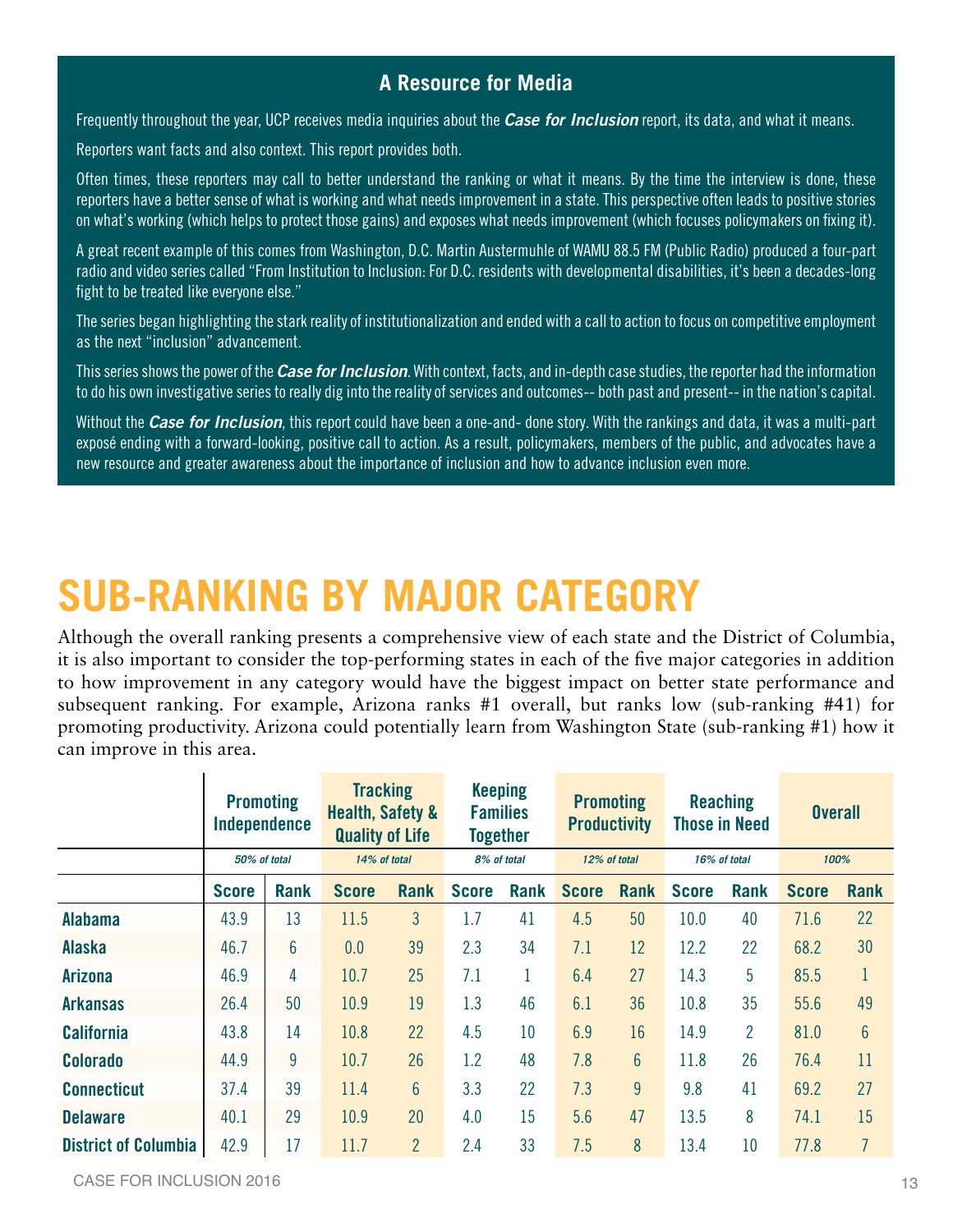## **Sub-ranking by Major Category (CONTD.)**

|                       | <b>Promoting</b><br>Independence |                | <b>Tracking</b><br><b>Health, Safety &amp;</b><br><b>Quality of Life</b> |                | <b>Keeping</b><br><b>Families</b><br><b>Together</b> |                 | <b>Promoting</b><br><b>Productivity</b> |                | <b>Reaching</b><br><b>Those in Need</b> |                | <b>Overall</b> |                |
|-----------------------|----------------------------------|----------------|--------------------------------------------------------------------------|----------------|------------------------------------------------------|-----------------|-----------------------------------------|----------------|-----------------------------------------|----------------|----------------|----------------|
|                       | 50% of total                     |                | 14% of total                                                             |                | 8% of total                                          |                 |                                         | 12% of total   |                                         | 16% of total   | 100%           |                |
|                       | <b>Score</b>                     | <b>Rank</b>    | <b>Score</b>                                                             | <b>Rank</b>    | <b>Score</b>                                         | <b>Rank</b>     | <b>Score</b>                            | Rank           | <b>Score</b>                            | <b>Rank</b>    | <b>Score</b>   | <b>Rank</b>    |
| <b>Florida</b>        | 40.8                             | 27             | 11.0                                                                     | 12             | 3.0                                                  | 27              | 3.3                                     | 51             | 10.3                                    | 38             | 68.3           | 29             |
| Georgia               | 43.9                             | 12             | 11.3                                                                     | 9              | 1.5                                                  | 44              | 5.5                                     | 48             | 8.8                                     | 46             | 71.0           | 23             |
| <b>Hawaii</b>         | 46.8                             | 5              | 11.1                                                                     | 11             | 5.3                                                  | $\overline{7}$  | 4.8                                     | 49             | 13.2                                    | 12             | 81.2           | 5              |
| <b>Idaho</b>          | 39.2                             | 35             | 0.0                                                                      | 39             | 1.1                                                  | 51              | 6.0                                     | 38             | 13.1                                    | 14             | 59.4           | 42             |
| <b>Illinois</b>       | 26.8                             | 49             | 11.0                                                                     | 15             | 1.6                                                  | 42              | 5.6                                     | 46             | 10.7                                    | 36             | 55.8           | 47             |
| <b>Indiana</b>        | 39.4                             | 33             | 11.4                                                                     | $\overline{7}$ | 2.6                                                  | 31              | 6.7                                     | 23             | 12.2                                    | 20             | 72.2           | 20             |
| <b>lowa</b>           | 36.8                             | 40             | 0.0                                                                      | 39             | 1.5                                                  | 45              | 6.2                                     | 30             | 14.2                                    | $6\phantom{1}$ | 58.8           | 45             |
| <b>Kansas</b>         | 40.0                             | 30             | 10.3                                                                     | 32             | 2.0                                                  | 37              | 6.4                                     | 28             | 12.1                                    | 23             | 70.9           | 25             |
| <b>Kentucky</b>       | 42.1                             | 22             | 11.3                                                                     | 10             | 1.2                                                  | 50              | 6.0                                     | 40             | 11.8                                    | 27             | 72.3           | 19             |
| <b>Louisiana</b>      | 35.0                             | 43             | 10.7                                                                     | 28             | 6.3                                                  | 4               | 6.2                                     | 32             | 9.3                                     | 45             | 67.5           | 32             |
| <b>Maine</b>          | 42.7                             | 18             | 10.6                                                                     | 30             | 1.3                                                  | 47              | 6.0                                     | 39             | 12.4                                    | 18             | 73.0           | 17             |
| <b>Maryland</b>       | 44.6                             | 10             | 10.7                                                                     | 27             | 1.2                                                  | 49              | 8.1                                     | $\overline{4}$ | 12.0                                    | 24             | 76.6           | 10             |
| <b>Massachusetts</b>  | 41.0                             | 25             | 10.9                                                                     | 21             | 1.9                                                  | 40              | 6.9                                     | 18             | 10.8                                    | 39             | 70.9           | 26             |
| <b>Michigan</b>       | 47.3                             | 3              | 10.1                                                                     | 36             | 3.7                                                  | 17              | 7.0                                     | 15             | 13.2                                    | 13             | 81.3           | $\overline{4}$ |
| <b>Minnesota</b>      | 42.4                             | 21             | 11.0                                                                     | 16             | 5.3                                                  | $6\phantom{.}6$ | 6.7                                     | 22             | 11.0                                    | 33             | 76.3           | 12             |
| <b>Mississippi</b>    | 9.3                              | 51             | 2.5                                                                      | 37             | 2.1                                                  | 35              | 5.7                                     | 45             | 10.7                                    | 37             | 30.2           | 51             |
| <b>Missouri</b>       | 42.5                             | 19             | 10.6                                                                     | 29             | 4.5                                                  | 11              | 7.0                                     | 14             | 12.8                                    | 16             | 77.5           | $8\phantom{1}$ |
| <b>Montana</b>        | 34.4                             | 45             | 0.0                                                                      | 39             | 3.2                                                  | 24              | 6.1                                     | 35             | 11.9                                    | 25             | 55.7           | 48             |
| <b>Nebraska</b>       | 40.6                             | 28             | 0.0                                                                      | 39             | 1.9                                                  | 39              | 7.2                                     | 11             | 12.3                                    | 19             | 62.0           | 41             |
| <b>Nevada</b>         | 45.2                             | 8              | 0.0                                                                      | 39             | 3.0                                                  | 26              | 7.2                                     | 10             | 9.5                                     | 44             | 65.0           | 37             |
| <b>New Hampshire</b>  | 48.4                             | $\overline{2}$ | 10.7                                                                     | 24             | 2.8                                                  | 28              | 7.1                                     | 13             | 13.0                                    | 15             | 82.1           | 3              |
| <b>New Jersey</b>     | 33.2                             | 47             | 11.0                                                                     | 16             | 2.4                                                  | 32              | 5.8                                     | 44             | 13.3                                    | 11             | 65.8           | 34             |
| <b>New Mexico</b>     | 44.1                             | 11             | 2.2                                                                      | 38             | 2.8                                                  | 29              | 6.8                                     | 19             | 7.0                                     | 48             | 63.0           | 40             |
| <b>New York</b>       | 39.4                             | 36             | 10.5                                                                     | 31             | 4.2                                                  | 14              | 6.4                                     | 29             | 15.5                                    | $\mathbf{1}$   | 76.0           | 13             |
| <b>North Carolina</b> | 31.5                             | 48             | 10.9                                                                     | 18             | 4.4                                                  | 13              | 6.6                                     | 24             | 10.8                                    | 34             | 64.3           | 38             |
| <b>North Dakota</b>   | 35.7                             | 41             | 0.0                                                                      | 39             | 1.9                                                  | 38              | 5.9                                     | 42             | 14.3                                    | 4              | 57.9           | 46             |
| <b>Ohio</b>           | 39.7                             | 32             | 10.3                                                                     | 35             | 5.9                                                  | 5               | 6.1                                     | 37             | 11.5                                    | 30             | 73.4           | 16             |
| <b>Oklahoma</b>       | 34.5                             | 44             | 10.9                                                                     | 17             | 2.1                                                  | 36              | 6.2                                     | 31             | 5.5                                     | 49             | 59.2           | 44             |
| <b>Oregon</b>         | 46.1                             | $\overline{7}$ | 0.0                                                                      | 39             | 4.5                                                  | 12              | 7.8                                     | 5 <sup>5</sup> | 14.0                                    | $\overline{7}$ | 72.4           | 18             |
| Pennsylvania          | 41.1                             | 24             | 11.3                                                                     | $8\,$          | 3.4                                                  | 19              | 6.1                                     | 34             | 9.8                                     | 42             | 71.8           | 21             |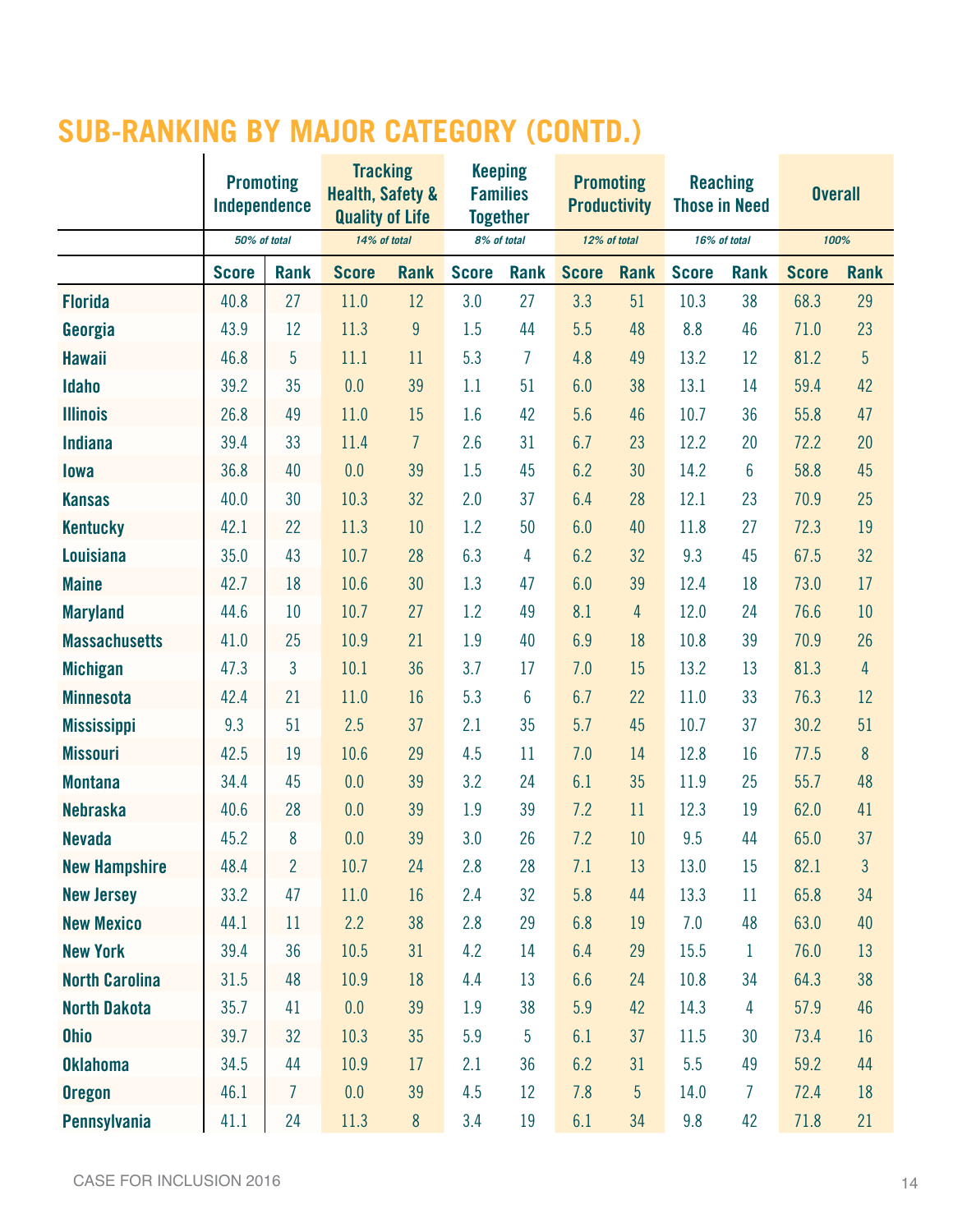#### **Sub-ranking by Major Category (CONTD.)**

|                       | <b>Promoting</b><br><b>Independence</b> |              | <b>Tracking</b><br><b>Health, Safety &amp;</b><br><b>Quality of Life</b> |                | <b>Keeping</b><br><b>Families</b><br><b>Together</b> |                | <b>Promoting</b><br><b>Productivity</b> |                | <b>Reaching</b><br><b>Those in Need</b> |             | <b>Overall</b> |                |
|-----------------------|-----------------------------------------|--------------|--------------------------------------------------------------------------|----------------|------------------------------------------------------|----------------|-----------------------------------------|----------------|-----------------------------------------|-------------|----------------|----------------|
|                       | 50% of total                            |              | 14% of total                                                             |                | 8% of total                                          |                | 12% of total                            |                | 16% of total                            |             | 100%           |                |
|                       | <b>Score</b>                            | <b>Rank</b>  | <b>Score</b>                                                             | <b>Rank</b>    | <b>Score</b>                                         | Rank           | <b>Score</b>                            | Rank           | <b>Score</b>                            | <b>Rank</b> | <b>Score</b>   | <b>Rank</b>    |
| <b>Rhode Island</b>   | 43.0                                    | 16           | 0.0                                                                      | 39             | 2.6                                                  | 30             | 6.2                                     | 33             | 16.5                                    | 9           | 65.2           | 36             |
| <b>South Carolina</b> | 38.5                                    | 36           | 11.5                                                                     | $\overline{4}$ | 6.4                                                  | 3              | 6.8                                     | 21             | 11.4                                    | 31          | 74.5           | 14             |
| <b>South Dakota</b>   | 38.0                                    | 38           | 11.4                                                                     | 5              | 5.1                                                  | 8              | 7.7                                     | $\overline{7}$ | 14.5                                    | 3           | 76.7           | 9              |
| <b>Tennessee</b>      | 40.8                                    | 26           | 12.2                                                                     | $\mathbf{1}$   | 1.6                                                  | 43             | 6.6                                     | 25             | 4.6                                     | 50          | 65.8           | 35             |
| <b>Texas</b>          | 33.3                                    | 46           | 10.8                                                                     | 23             | 3.4                                                  | 21             | 5.9                                     | 43             | 0.9                                     | 51          | 54.2           | 50             |
| <b>Utah</b>           | 38.4                                    | 37           | 10.3                                                                     | 33             | 3.6                                                  | 18             | 6.9                                     | 17             | 11.8                                    | 28          | 71.0           | 24             |
| <b>Vermont</b>        | 49.1                                    | $\mathbf{1}$ | 10.3                                                                     | 33             | 3.9                                                  | 16             | 8.6                                     | $\overline{2}$ | 11.0                                    | 32          | 83.0           | $\overline{2}$ |
| <b>Virginia</b>       | 35.2                                    | 42           | 11.0                                                                     | 14             | 3.2                                                  | 25             | 6.8                                     | 20             | 7.2                                     | 47          | 63.3           | 39             |
| <b>Washington</b>     | 41.5                                    | 23           | 0.0                                                                      | 39             | 4.8                                                  | $\overline{9}$ | 10.1                                    | $\mathbf{1}$   | 12.8                                    | 17          | 69.1           | 28             |
| <b>West Virginia</b>  | 42.5                                    | 20           | 0.0                                                                      | 39             | 3.3                                                  | 23             | 8.1                                     | $\overline{3}$ | 12.2                                    | 21          | 66.1           | 33             |
| <b>Wisconsin</b>      | 43.4                                    | 15           | 0.0                                                                      | 39             | 7.1                                                  | $\overline{2}$ | 5.9                                     | 41             | 11.7                                    | 29          | 68.1           | 31             |
| <b>Wyoming</b>        | 39.7                                    | 32           | 0.0                                                                      | 39             | 3.4                                                  | 20             | 6.5                                     | 26             | 9.7                                     | 43          | 59.3           | 43             |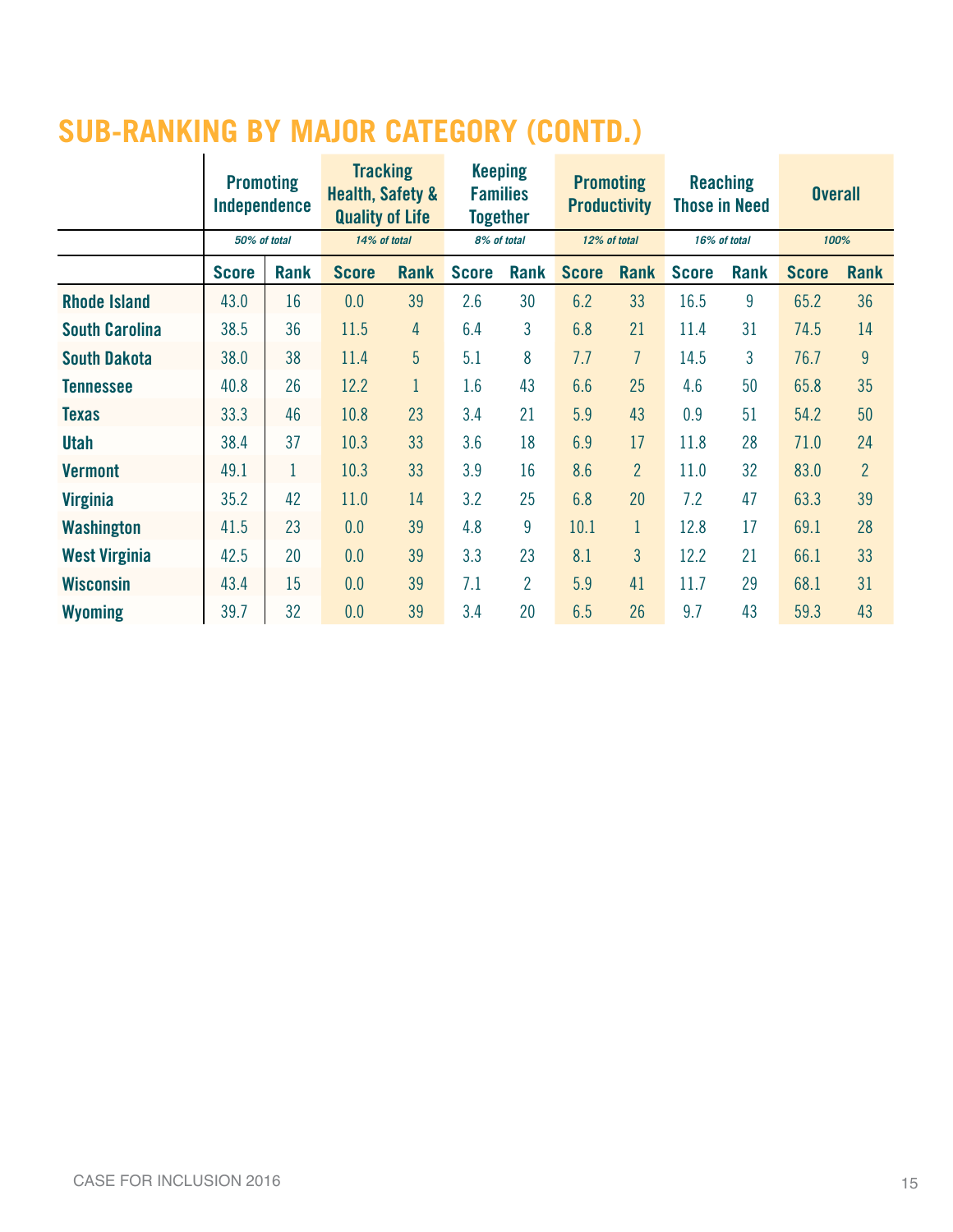## **Most Improved, and Biggest Drops, Since 2007**

Over the last decade much has changed in the states. To highlight these changes—both good and bad below is a table showing those states with the biggest improvement since 2007 as well as those states with the greatest drop in their ranking. A brief explanation as to what caused these changes in each state follows the table.

|                |                      | 2016 | 2007           | Difference 07-16 |
|----------------|----------------------|------|----------------|------------------|
|                | Dist. of Columbia    | 7    | 49             | 42               |
| IMPROVED       | <b>Missouri</b>      | 8    | 41             | 33               |
|                | <b>Ohio</b>          | 16   | 48             | 32               |
|                | <b>Maryland</b>      | 10   | 33             | 23               |
|                | <b>Kentucky</b>      | 19   | 40             | 21               |
|                | Indiana              | 20   | 37             | 17               |
|                | <b>South Dakota</b>  | 9    | 26             | 17               |
|                |                      |      |                |                  |
|                | Idaho                | 16   | 29             | $-17$            |
|                | <b>West Virginia</b> | 39   | 25             | $-17$            |
| <b>DROPPED</b> | <b>Connecticut</b>   | 37   | 22             | $-21$            |
|                | <b>Massachusetts</b> | 22   | $6\phantom{1}$ | $-22$            |
|                | Wyoming              | 36   | 19             | $-26$            |
|                | <b>New Mexico</b>    | 38   | 18             | $-27$            |
|                | <b>Alaska</b>        | 23   | $\overline{2}$ | $-28$            |
|                | <b>Montana</b>       | 29   | 8              | $-29$            |
|                |                      |      |                |                  |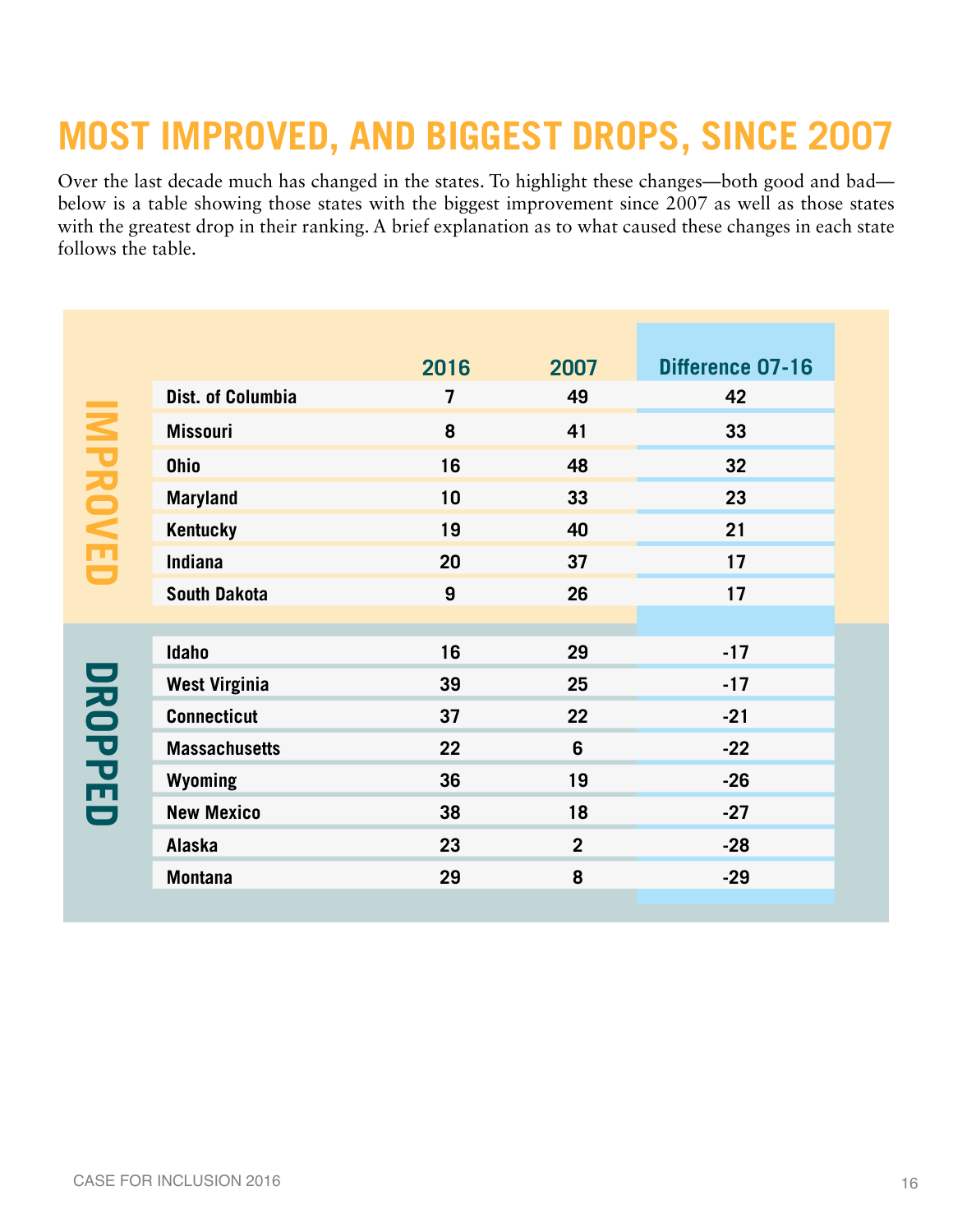## **Most Improved STATES**



#### **District of Columbia**

Reports a significant increase in the share of individuals (from 44 percent to 82 percent) and resources (from 10 percent to 64 percent) dedicated to those receiving home and communitybased services. Now reports 93% of those served are in home-like settings.



#### **Missouri**

Substantially increased the portion of resources dedicated to people in the community (from 50 percent to 88 percent), dramatically increased the portion of people served in home-like settings (from 75 percent to 84 percent), closed the last two state institutions, started participating and reporting outcomes for the NCI.



#### **Ohio**

Dramatically increased the portion of resources dedicated to people in the community (from 50 percent to 65 percent) as well as the share of individuals served in the community (from 63 percent to 84 percent), closed a state institution (reducing by more than half the portion of individuals served in large institutions from 18 percent to 6 percent), started participating in and reporting outcomes for the NCI.

## **21** PLACES

#### **Kentucky**

Reports an increase in the share of individuals (from 79 percent to 97 percent) and resources (from 63 percent to 79 percent) dedicated to the community, and reduced the population at state institutions by 39 percent. In 2008, Kentucky also added a Medicaid Buy In program to support coverage when individuals work and increase their income.



#### **South Dakota**

Primarily improved its ranking as a direct result of its high marks on the National Core Indicators quality outcomes, which were added to the ranking beginning in 2014.



#### **Maryland**

Substantially increased the portion of resources dedicated to people in the community (from 86 percent to 99 percent), dramatically increased the portion of people served in home-like settings (from 74 percent to 82 percent), closed the last two state institutions, started participating and reporting outcomes for the NCI.



#### **Indiana**

Reports an increase in the share of individuals (from 70 percent to 89 percent) and resources (from 54 percent to 67 percent) dedicated to the community and also closed 5 state institutions. In addition, Indiana receives high marks on the National Core Indicators quality outcomes, which were added to the ranking beginning in 2014.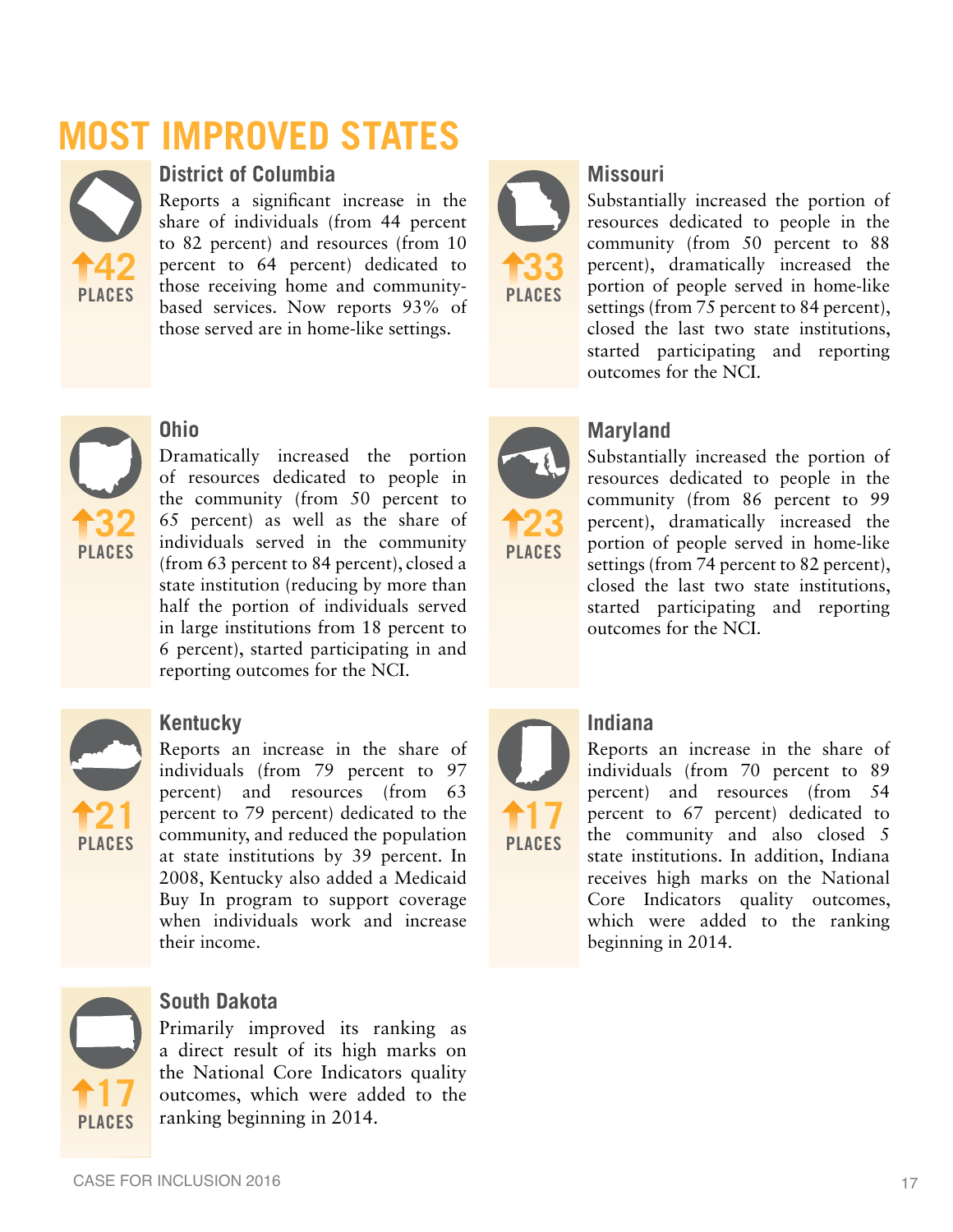## **States With The BIggest Drops**



#### **Montana**

Reported a significant (38 percentage point) reduction in the portion of individuals served in home-like settings **29** (from 80 percent to 42 percent) and does not participate in the NCI.



#### **Alaska**

Fell dramatically because the number of people being served in a family home was previously estimated (by the state) at 3,700 for the 2007 ranking. Beginning with the 2010 ranking, it was reported accurately and is now at around 332 people served in a family home. Alaska now participates in NCI, but outcomes will not be available until next year.



#### **New Mexico**

Primarily dropped due to not reporting on all outcomes measures on the NCI.



#### **Wyoming**

Primarily dropped in the ranking because the state just started participating in the NCI, but data will only become available for scoring in next year's ranking. Also, the state had a drop in competitive employment (from 25 percent to 18 percent) and remained stagnant while most other states improved overall causing the state to fall in comparison to others.



#### **Massachusetts**

Primarily dropped in the rankings as direct result in the drop in the portion of people served in home-like settings (from 76 percent to 65 percent) and a drop in competitive employment (from 43 percent to 29 percent).



#### **Connecticut**

Primarily dropped in the rankings due to a decline in the portion served in home-like settings (from 71 percent to 58 percent) and a drop of 65 percent in number of families served by Family Support. While CT remained flat in competitive employment at about 50 percent, the top scoring state (now Washington State) dramatically improved to 86 percent, meaning Connecticut lost ground (and points) to the top performers.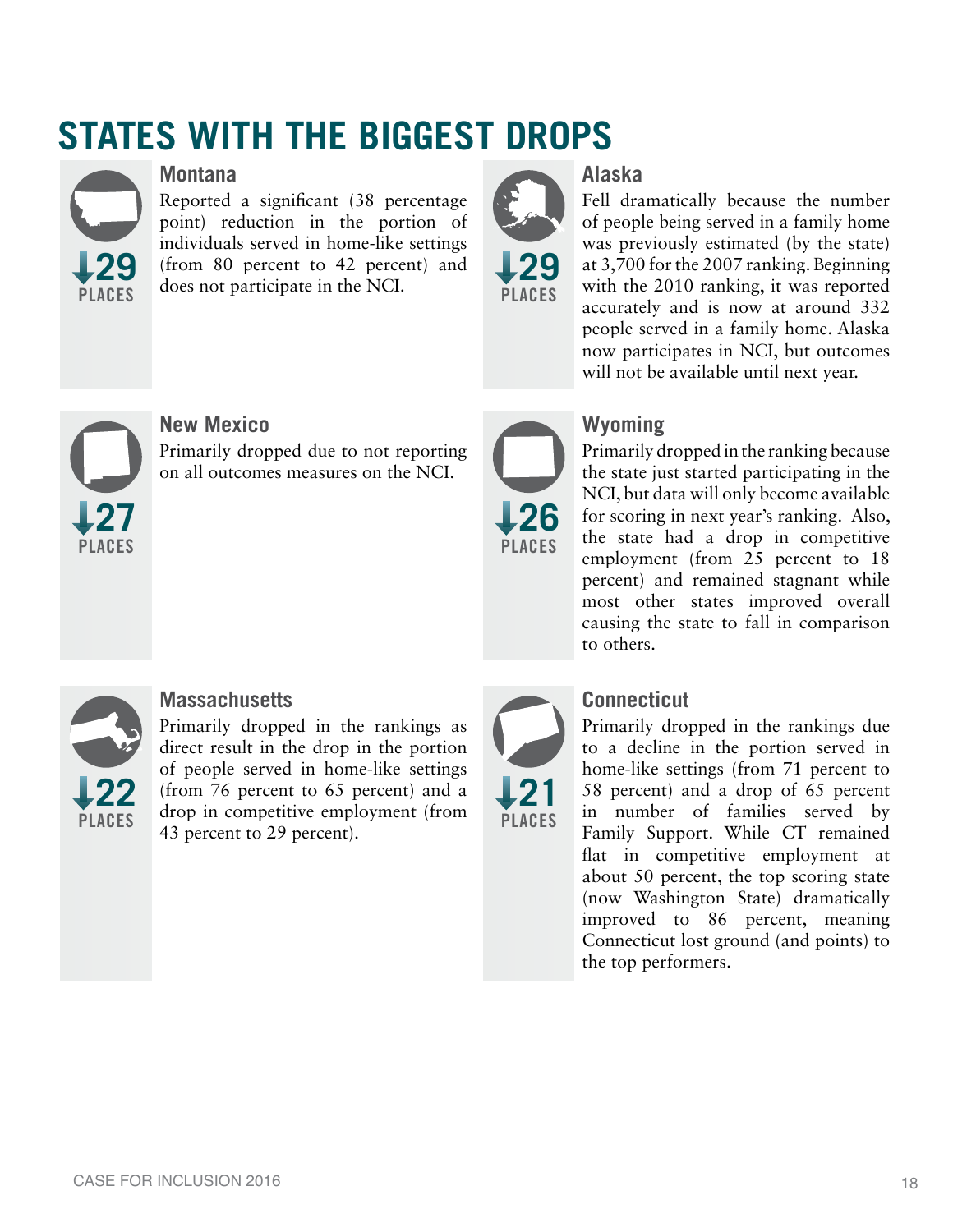## **States With The BIggest Drops**



#### **West Virginia**

Primarily dropped in the rankings due to the fact that it does not participate in NCI.

 **17** PLACES

#### **Idaho**

Increased the share of individuals (from 75 percent to 93 percent) but only slightly increased the share of resources (from 51 percent to 68 percent) dedicated to community based services. Significantly reduced the portion of individuals served in home-like settings (from 92 percent to 81 percent), and now participates in the NCI but data on outcomes will not be reported until the 2017 ranking.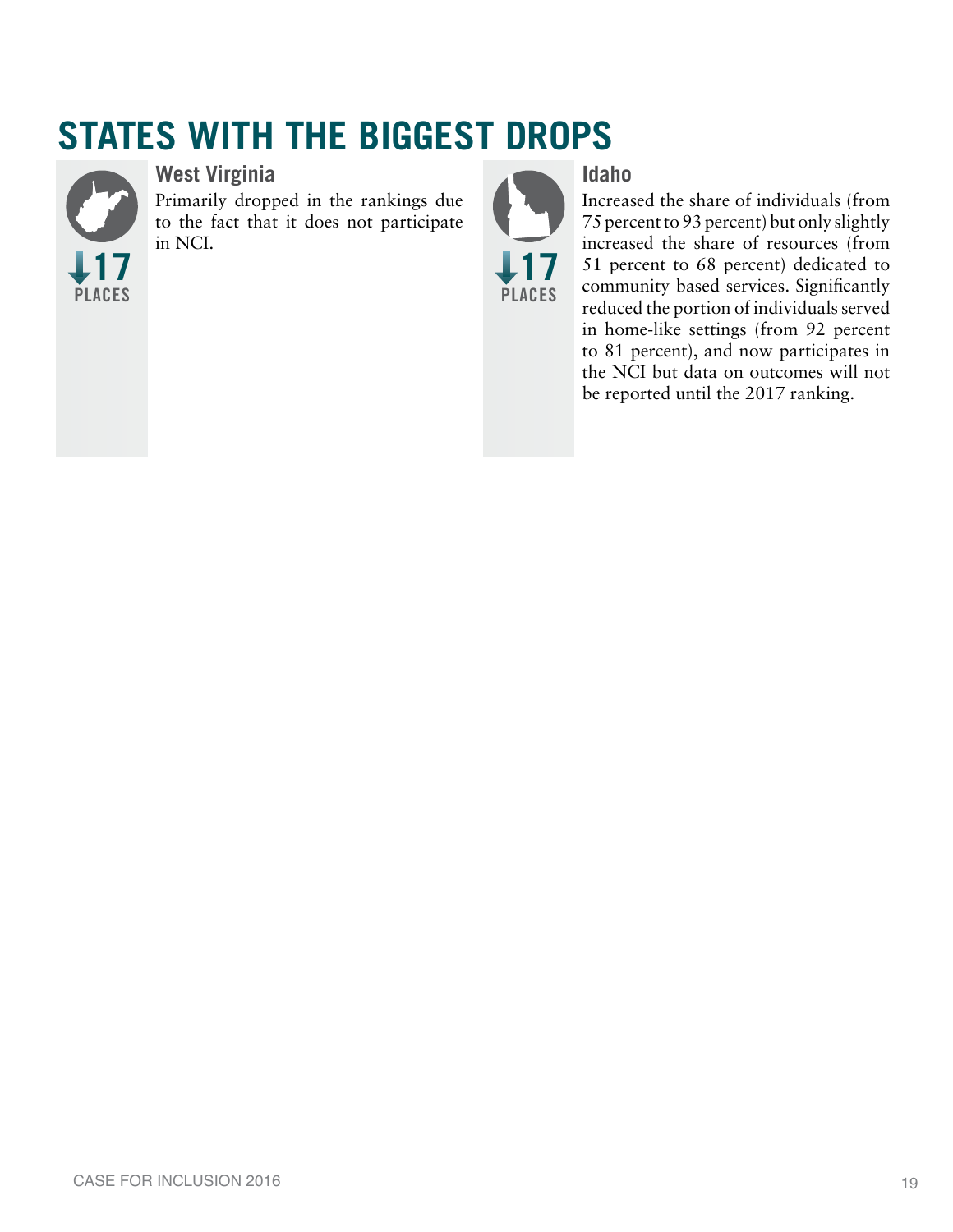## **The Best, the Bottom, and Facts about the Top 10 Performing States**

# **The Best Performing States**

- **1 Arizona**
- **2 Vermont**
- **3 New Hampshire**
- **4 Michigan**
- **5 Hawaii**
- **6 California**
- **7 Dist. of Columbia**
- **8 Missouri**
- **9 South Dakota**
- **10 Maryland**



- **42 Idaho**
- **43 Wyoming**
- **44 Oklahoma**
- **45 Iowa**
- **46 North Dakota**
- **47 Illinois**
- **48 Montana**
- **49 Arkansas**
- **50 Texas**
- **51 Mississippi**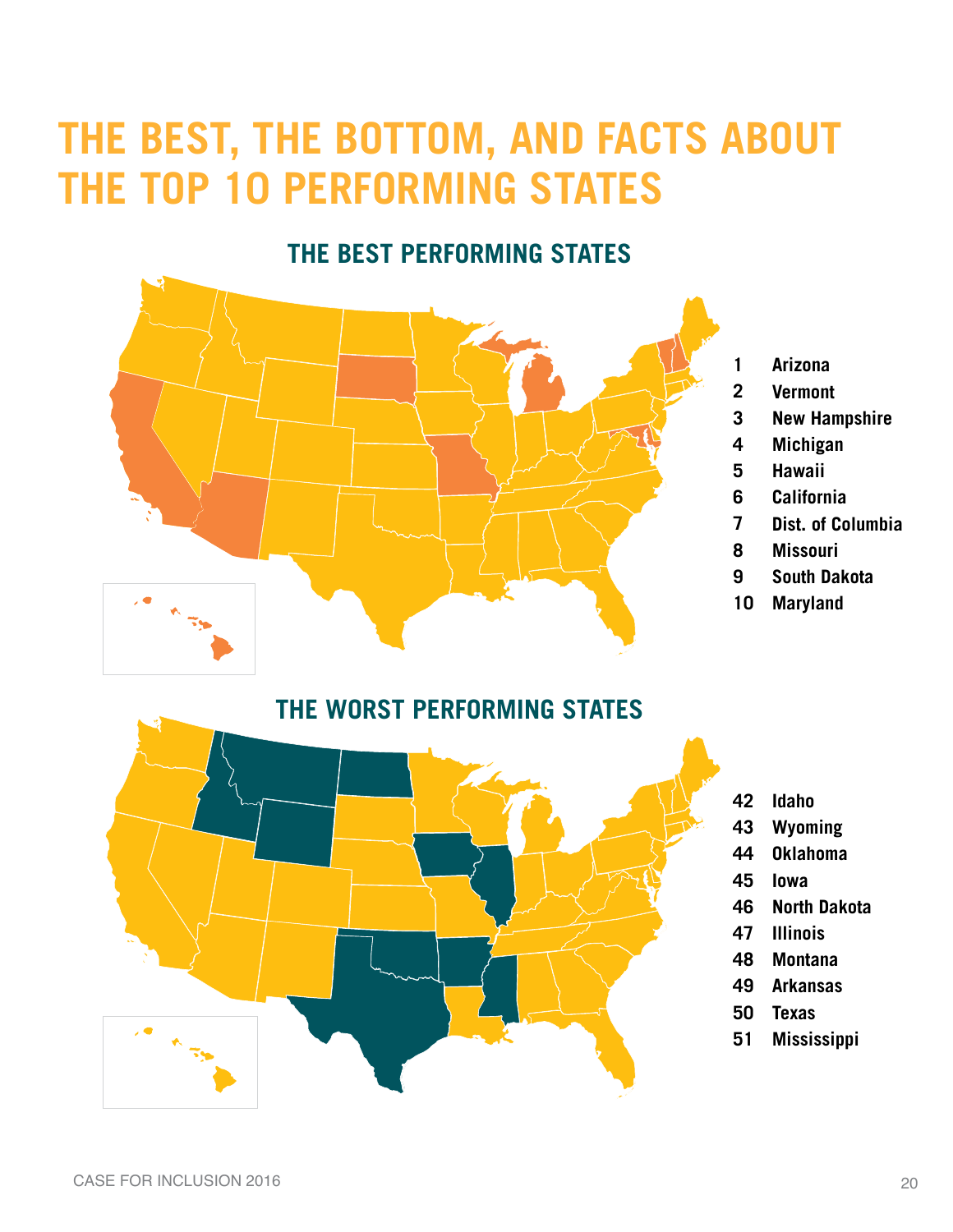## **Facts about the Best Performing States**

- **1 1 Top Performers are both big and small states in population—"big" population states include California (biggest) and Michigan (#9) as well as "small" population states such** as South Dakota (#46), Vermont (#50) and the District of Columbia (#49).
- **2 Top Performers are both rich and poor states in terms of median family income—"rich"**<br> **2 tates include Maryland (richest)** New Hampshire (2nd richest) Hawaii (3rd richest) and states include Maryland (richest), New Hampshire (2nd richest), Hawaii (3rd richest), and D.C. (5th richest) and less affluent states such as Arizona (#38), South Dakota (#31) and Michigan (#32).
- **3 Top Performers are high tax and low tax burden states**—"high tax burden" states include California (#6, tied), D.C. (#10) and Maryland (#6, tied) and "low tax burden" states include Arizona (#37), New Hampshire (#45), and South Dakota (#49).
- **4 Top Performers are big and low spenders per person served through Home and Community-Based Services—**"big spender" states are Vermont (#16) and D.C. (#2) and "low spender" states include Arizona (#49), California (#48), Michigan (#42), and South Dakota (#45).
- While Top Performers tended to trend more politically Democratic, with seven of the top ten being Blue states (according to their 2012 Presidential Election results), three Red states were in the top ten showing some political diversity.

Population and Median Family Income data is from the Kaiser Family Foundation using U.S. Census Bureau data. Tax burden data is from the Tax Foundation. And spending data is from Research and Training Center's RISP 2016 Report.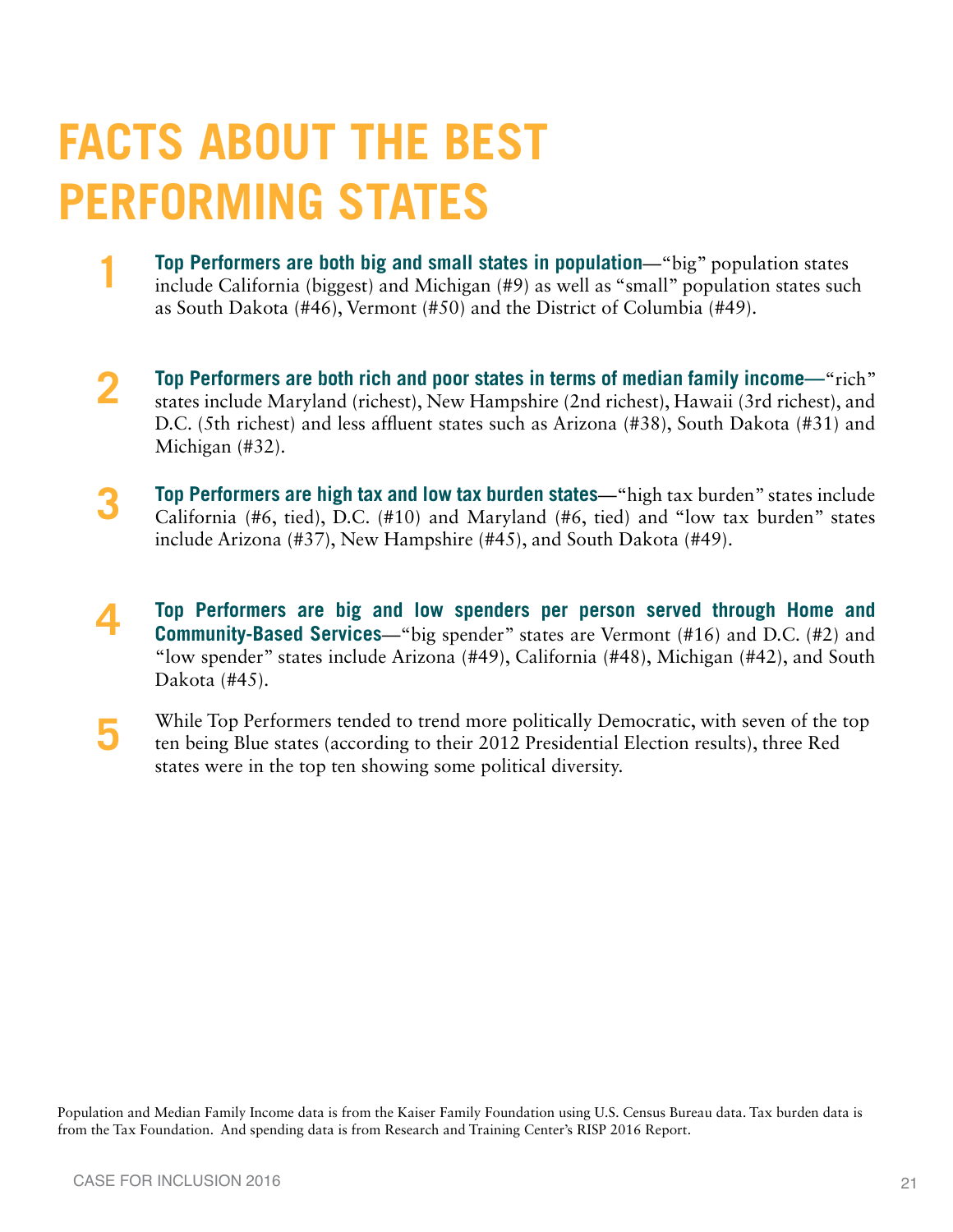## **How to Use this** *The Case for Inclusion* **& How the Rankings Were Developed**

#### **USING** *THE CASE FOR INCLUSION* **REPORT**

This report puts each state's progress in serving individuals with intellectual and developmental disabilities into a national context. It is intended to help advocates and policymakers understand:

- **1 How their state performs overall in serving individuals with intellectual and developmental disabilities. and developmental disabilities;**
- **2 What services and outcomes need attention and improvement in their state; and**
- **3 Which states are top performers in key areas, so advocates and officials in those top-performing states can act as a resource for those states desiring to improve in key areas.**

Advocates should use this information to educate other advocates, care and service providers, families and individuals, policymakers and state administrations on key achievements and areas needing improvement within each state. The facts and figures can support policy reforms and frame debates about resource allocation for the ID/DD population. Advocates can also use the information to prioritize those areas that need the most immediate attention and use the facts to support adequate and ongoing funding to maintain high quality outcomes, eliminate waiting lists and close large institutions.

Elected officials should use this report as a guiding document on which issues in their community needs their time and attention and, possibly, additional resources or more inclusive state policies to improve outcomes for individuals with intellectual and developmental disabilities.

Those within federal and state administrations should use this report to put their work and accomplishments in context, and to chart a course for the next focus area in the quest for continuous improvement and improved quality of life. UCP also advocates that government agencies should replicate this data reporting in more detail at the state and county level to identify areas of excellence and to target critical issues needing attention.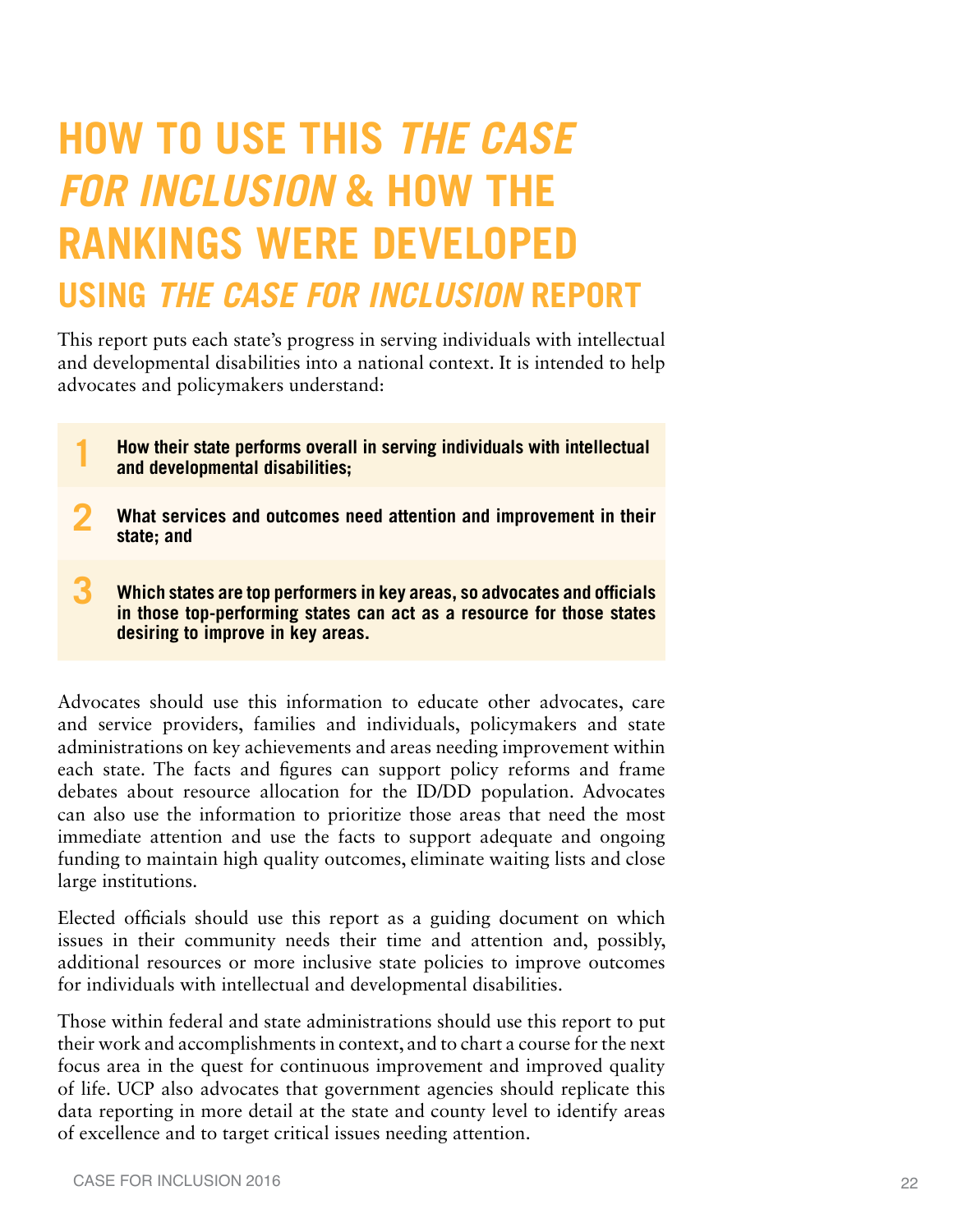## **How the Rankings Were Developed:**

*The Case for Inclusion* rankings were developed through a broad, datadriven effort. Demographic, cost, utilization, key data elements and outcomes statistics were assembled for all 50 States and the District of Columbia. Ninety-nine individual data elements from numerous governmental nonprofit and advocacy organizations were reviewed. Dozens of Medicaid, disability and ID/DD policy experts were consulted as well as members of national advocacy and research organizations. They were asked to consider the attributes of top performing Medicaid programs, and offer opinions and recommendations on key data measures and outcomes.

To comprehensively determine the top-performing states, a weighted scoring methodology was developed. Thirty key outcome measures and data elements were selected and individually scored in five major categories on a total 100-point scale. If a person is living in the community, it is a key indicator of inclusion; therefore, the "Promoting Independence" category received half of all possible points.

*The top-performing state for each measure was assigned the highest possible score in that category. The worst-performing state was assigned a zero score in that category.*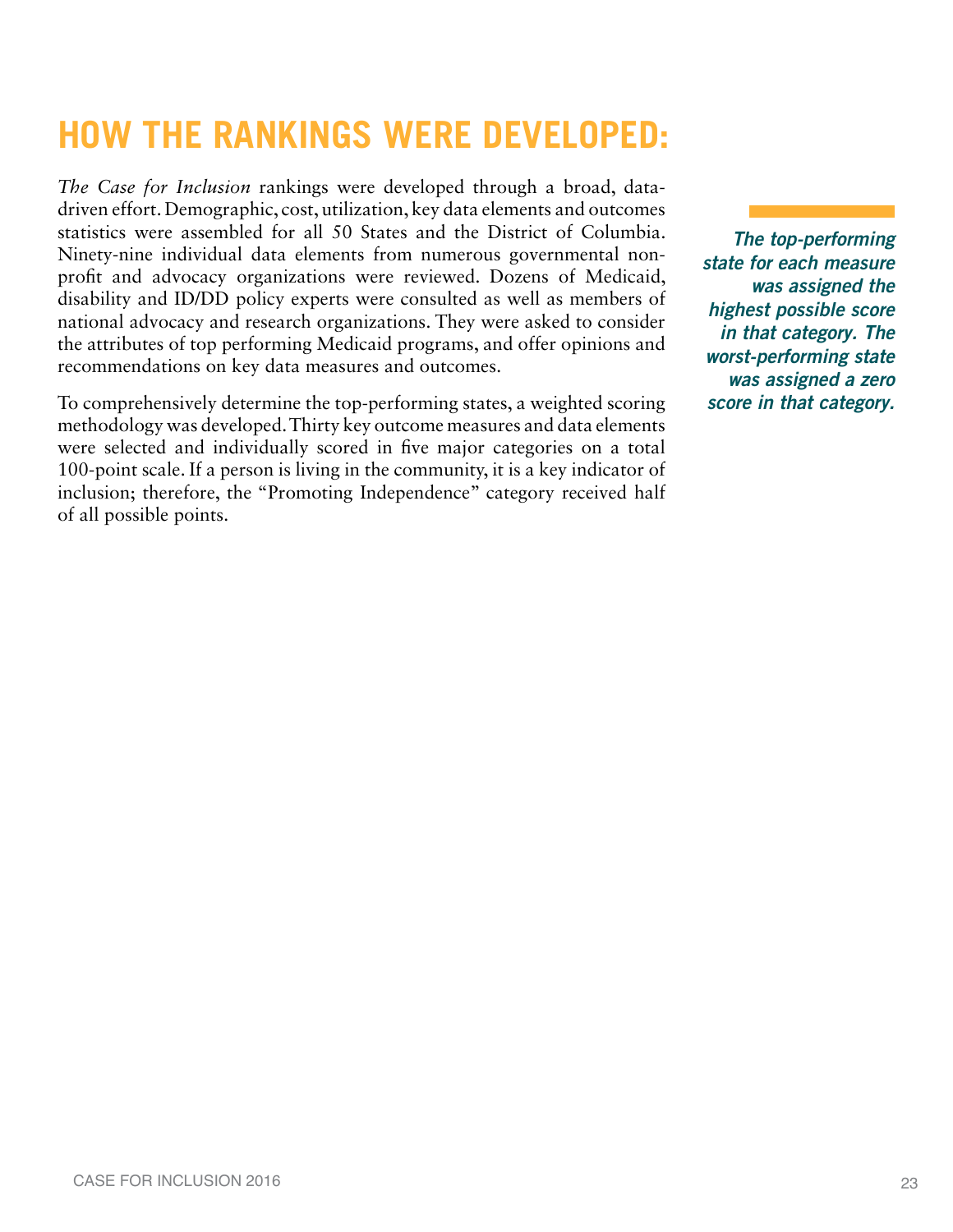## **Weighting of** *Case for Inclusion* **Scores– 100 Total Possible Points**

| <b>Category</b>                                           |                                                      | <b>Points</b><br><b>Assigned</b>                              |                |    |  |  |
|-----------------------------------------------------------|------------------------------------------------------|---------------------------------------------------------------|----------------|----|--|--|
|                                                           |                                                      | % of Recipients with ID/DD on HCBS                            | 9              |    |  |  |
|                                                           | <b>Community-Based</b>                               | % of ID/DD Expenditures on HCBS                               | $\overline{I}$ |    |  |  |
|                                                           |                                                      | % of ID/DD Expenditures on non-ICF-MR                         | 8              | 50 |  |  |
| <b>Promoting</b>                                          |                                                      | 1-3 Residents - $%$                                           | 13             |    |  |  |
| Independence                                              | <b>Residential Services in</b>                       | 1-6 Residents -%                                              | 11             |    |  |  |
|                                                           | the Community<br>(includes all types)                | 16+ Residents % (smaller %, higher rank)                      | $-4$           |    |  |  |
|                                                           |                                                      | % in Large State Facilities                                   | $-3$           |    |  |  |
|                                                           | NCI - % Self-Directed                                |                                                               | $\overline{2}$ |    |  |  |
|                                                           | <b>Quality Assurance - NCI Participation</b>         |                                                               | $\theta$       |    |  |  |
|                                                           | <b>NCI - Recent Dental Visit</b>                     | 2.8                                                           | 14             |    |  |  |
| <b>Tracking Health,</b><br><b>Safety &amp; Quality of</b> | NCI - Lonely Less than Half the Time                 | 2.8                                                           |                |    |  |  |
| <b>Life</b>                                               | <b>NCI - Not Scared in Own Home</b>                  | 2.8                                                           |                |    |  |  |
|                                                           | NCI - Inclusion (sum of 4 measures)                  | 2.8                                                           |                |    |  |  |
|                                                           | NCI - Relationships Other than Staff and Family      |                                                               | 2.8            |    |  |  |
| <b>Keeping Families</b>                                   | <b>Family Support per 100k</b>                       | $\mathbf{3}$                                                  | 8              |    |  |  |
| <b>Together</b>                                           | % in a Family Home                                   | $\overline{3}$                                                |                |    |  |  |
|                                                           | <b>NCI - Child/Family Survey Participation</b>       | $\overline{2}$                                                |                |    |  |  |
|                                                           | Has Medicaid Buy-In Program                          |                                                               | $\overline{2}$ |    |  |  |
|                                                           | Competitive Employment - %                           |                                                               | 4.0            |    |  |  |
| <b>Promoting</b><br><b>Productivity</b>                   | Voc Rehab - Rehab Rate (finding a job)               |                                                               | $\overline{2}$ | 12 |  |  |
|                                                           | Voc Rehab - Number of Hours Worked                   |                                                               | $\overline{2}$ |    |  |  |
|                                                           | Voc Rehab - Retain Job for One Year                  |                                                               | $\overline{2}$ |    |  |  |
|                                                           |                                                      | Waiting List - Average % Growth for Residential and HCBS      | 9              | 16 |  |  |
| <b>Reaching Those in</b>                                  | Individuals with ID/DD Served per 100k of Population |                                                               | $\overline{2}$ |    |  |  |
| <b>Need</b>                                               | Ratio of Prevalence to Individuals Served            |                                                               | $\overline{2}$ |    |  |  |
|                                                           |                                                      | Uses Federal Functional Definition for Eligibility or Broader | $\mathfrak{Z}$ |    |  |  |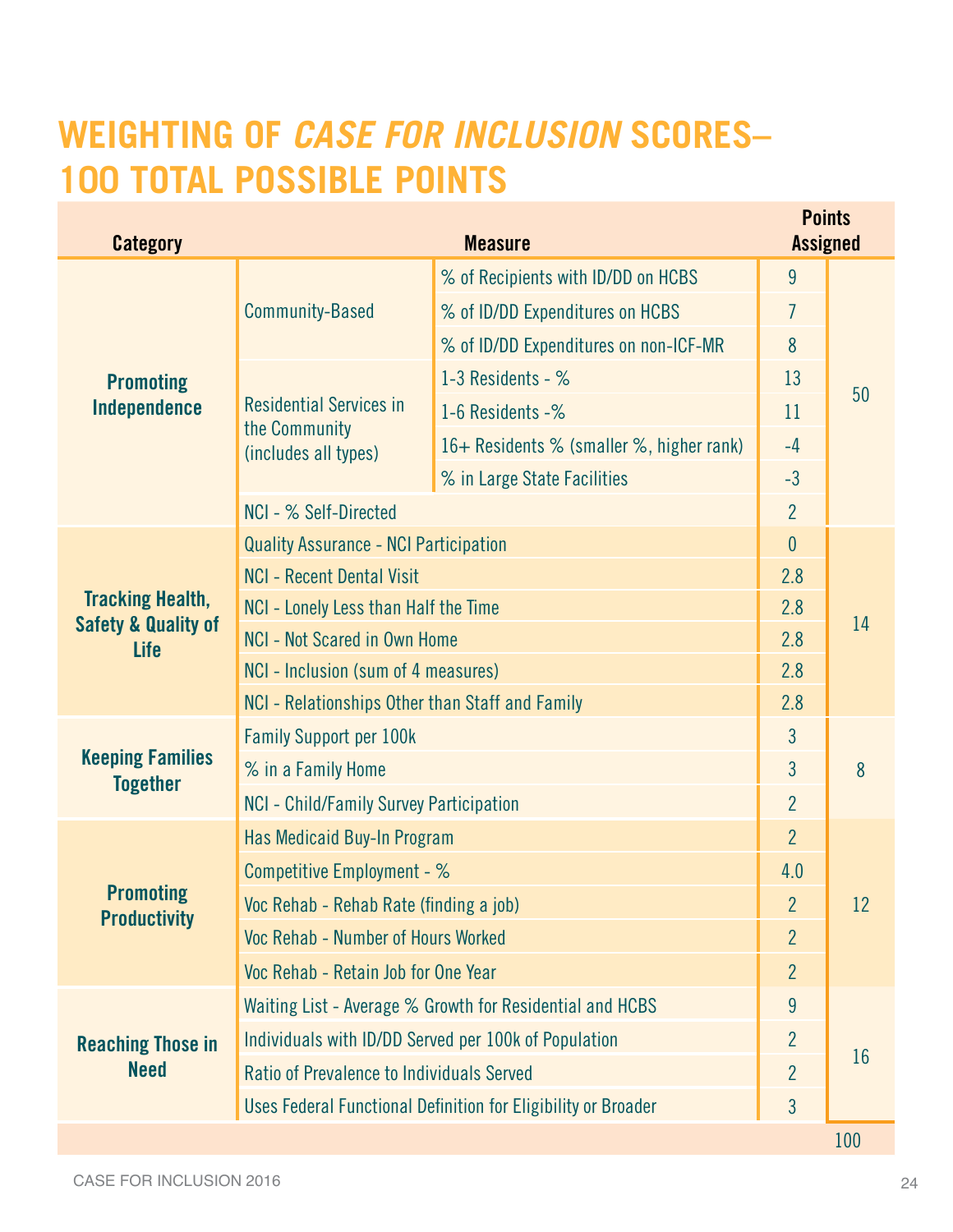## **Weighting of** *Case for Inclusion* **Scores– 100 Total Possible Points (CONTD.)**

| 2016 Data Source     | 2016 Table                              |
|----------------------|-----------------------------------------|
| <b>RTC</b>           | <b>Calculated from fiscal reporting</b> |
| <b>RTC</b>           | <b>Calculated from fiscal reporting</b> |
| Coleman              | <b>State Profiles</b>                   |
| <b>RTC</b>           | Table 1.1                               |
| <b>RTC</b>           | Table 1.3                               |
| <b>RTC</b>           | Table 1.4                               |
| <b>RTC</b>           | Table 1.5                               |
| <b>NCI</b>           | Table 43                                |
|                      |                                         |
| <b>NCI</b>           | Table 86                                |
| <b>NCI</b>           | Table 63                                |
| <b>NCI</b>           | Table 106                               |
| <b>NCI</b>           | Table B2, B30, B32, B34                 |
| <b>NCI</b>           | Table 58                                |
| Coleman              | <b>State Profiles</b>                   |
| Coleman              | <b>State Profiles</b>                   |
| <b>NCI</b>           | 2012, 2013 Participating Stores         |
| Mathematica          | Table B.3                               |
| C                    | Table 5                                 |
| C                    | Table 8                                 |
| C                    | Table 8                                 |
| C                    | Table 8                                 |
| <b>RTC</b><br>Kaiser | Table 1.6<br><b>ID/DD Wait List</b>     |
| <b>RTC</b>           | Calculated                              |
| Census               | <b>Table 1810</b>                       |
| <b>NASDDS</b>        | Table 1                                 |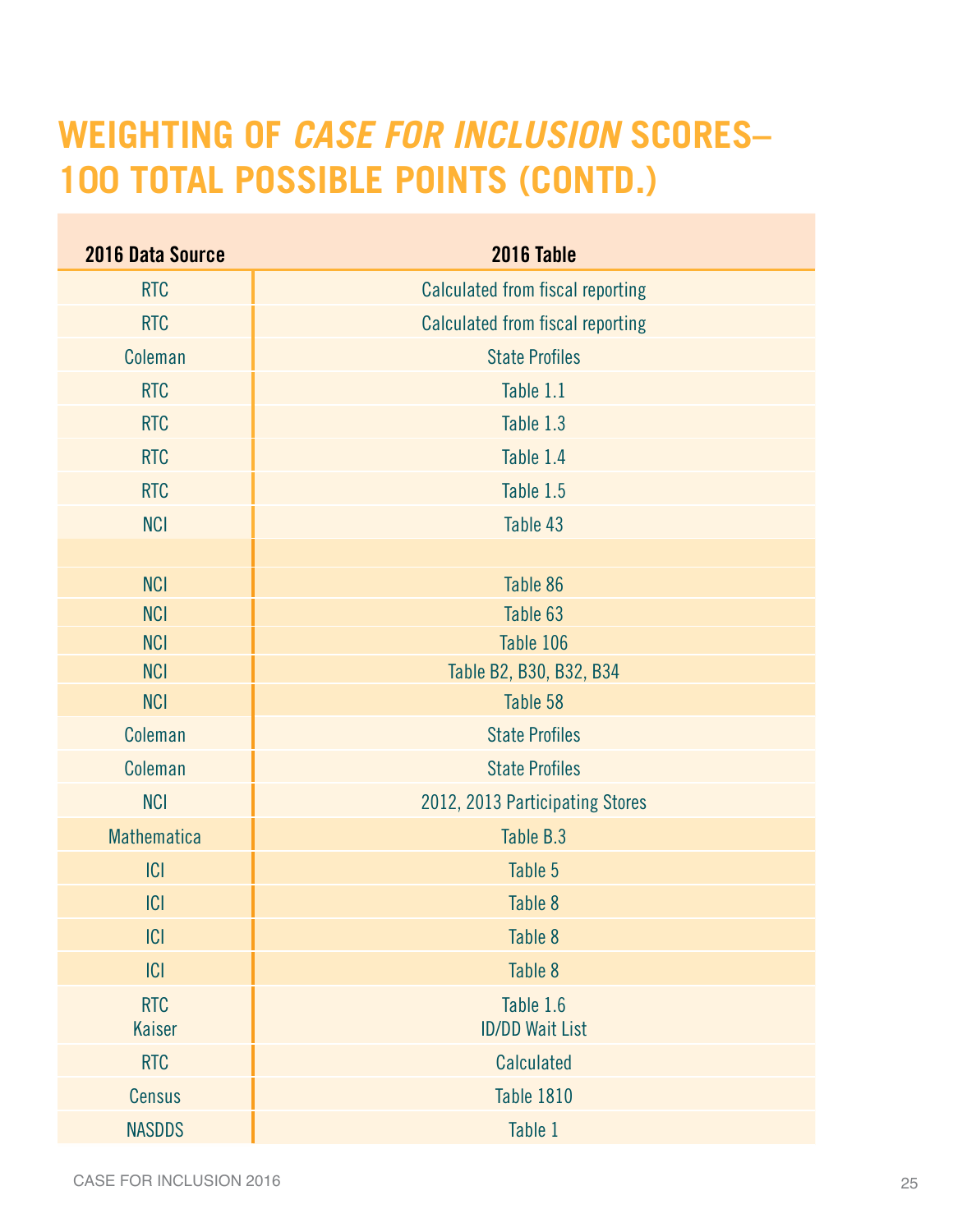In general, the top-performing state for each measure was assigned the highest possible score in that category. The bottom-performing state was assigned a zero score in that category. All other states were apportioned accordingly based on their outcome between the top- and worst-performing.

As noted, most data is from 2014, but all data is the most recently available from credible national sources. Much of the data is self-reported by the states. These state rankings are a snapshot in time, and policy changes or reforms enacted or beginning in 2015 or later would not yet have an impact on the data.

When reviewing an individual state's ranking, it is important to consider action taken since 2014, if any, to accurately understand both where that state was and where it is presently. Especially given the implementation of Home and Community Based Waivers. It is important to note that not all individuals with disabilities were considered, only those with intellectual and developmental disabilities. This limited the scope of the effort, allowing focus on subsequent initiatives of meaningful, achievable improvement.

**A note of caution:** although more than 55 points separate the top performing state from the poorest performing state, 9 points separate the top 10 states, 15 points separate the top 25 states and only 11 points separate the middle 25 states. Therefore, minor changes in state policy or outcomes could significantly affect how a state ranks on future or past *Case for Inclusion* reports. This fact alone should also further incentivize state advocates and policy makers into action, as small and incremental changes continue to have a lasting impact on quality of life for individuals with disabilities in communities across the country.

#### **Data Sources**

**Census – U.S. Census Bureau's** [Annual Community Survey 2014.](http://factfinder2.census.gov/)

- **Coleman The Coleman Institute for Cognitive Disabilities, University of Colorado** The State of the States in Developmental Disabilities' [state profiles \(through fiscal year 2013\)](http://www.stateofthestates.org/index.php/intellectualdevelopmental-disabilities/state-profiles).
- **ICI University of Massachusetts' Institute for Community Inclusion** [StateData: The National Report on](https://www.statedata.info/sites/statedata.info/files/files/state_data_book_2015.pdf) [Employment Services and Outcomes 2015](https://www.statedata.info/sites/statedata.info/files/files/state_data_book_2015.pdf).
- **Kaiser Kaiser Family Foundation's** [State Indicators Waiting Lists f](http://kff.org/health-reform/state-indicator/waiting-lists-for-hcbs-waivers/)or HCBS Waivers 2014.
- **Mathematica Mathematica's** [Enrollment, Employment, and Earnings in the Medicaid Buy-In Program, 2011](http://www.mathematica-mpr.com/~/media/publications/PDFs/health/medicaid_buyin_enrollment.pdf)
- **NASDDDS National Association of State Directors of Developmental Disabilities Services and Rutgers Center for State Health Policy** - [State Strategies for Determining Eligibility and Level of Care for ICF/MR and Waiver](http://www.nasddds.org/uploads/documents/NASDDDS-EligibilityReportFinal.pdf)  [Program Participants 2008.](http://www.nasddds.org/uploads/documents/NASDDDS-EligibilityReportFinal.pdf)
- **NCI Human Services Research Institute's** National Core Indicators [Adult Consumer Survey for FY 2014-2015](http://www.nationalcoreindicators.org/upload/core-indicators/ACS_2014-15_Final1.pdf) and Child Family Survey for FY 2012-2013, FY 2013-2014 and [FY 2014-2015](http://www.nationalcoreindicators.org/resources/reports/#reports-children-family-survey-state-reports).
- **RTC University of Minnesota's Research and Training Center's** In-Home and Residential Long-Term Supports and Services for Persons with Intellectual or Developmental Disabilities: Status and Trends Through 2012 - Residential Information Systems Project (RISP) – advance copies of the 2016 report provided to UCP. The [2015 report is available online.](https://risp.umn.edu/media/download/cms/media/risp/RISP2013_WEB.pdf)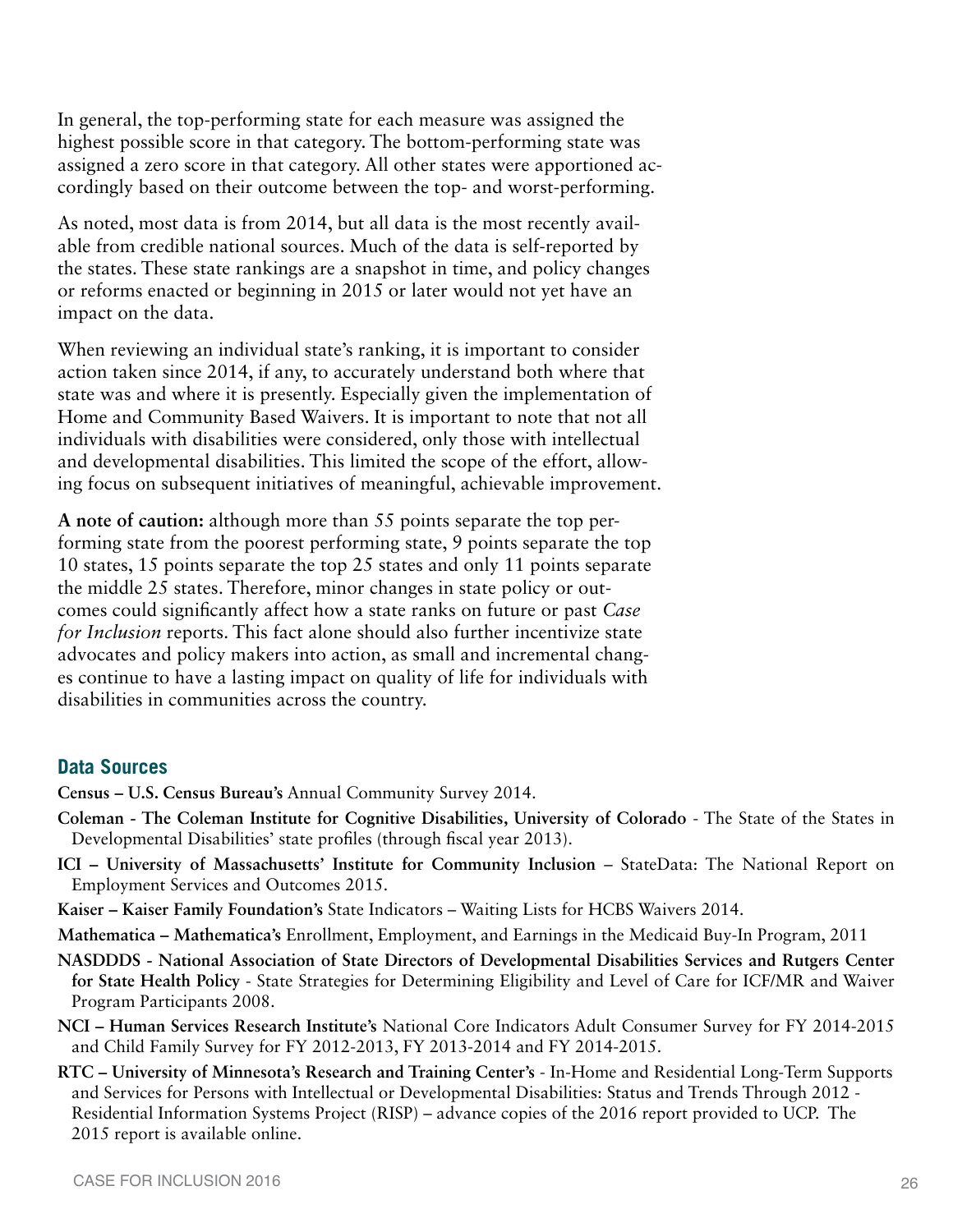## **Acknowledgements**

A special thank you to Sheryl A. Larson, Senior Research Associate at the University of Minnesota's Research and Training Center on Community Living, who again provided an advance copy of data tables for their 2016 report. It should be noted that the Research and Training Center's data is drawn from their own surveys of state developmental disability directors but, when these directors do not or are not able to respond with the requested information, then data is drawn from Coleman Institute, Kaiser Family Foundation and American Health Care Association reports as well.

<sup>1.</sup> The University of Minnesota Research and Training Center on Community Living. "Medicaid Home and Community Based Services for Persons with Intellectual and Developmental Disabilities – Interim Report." September 26, 2005. Page 3.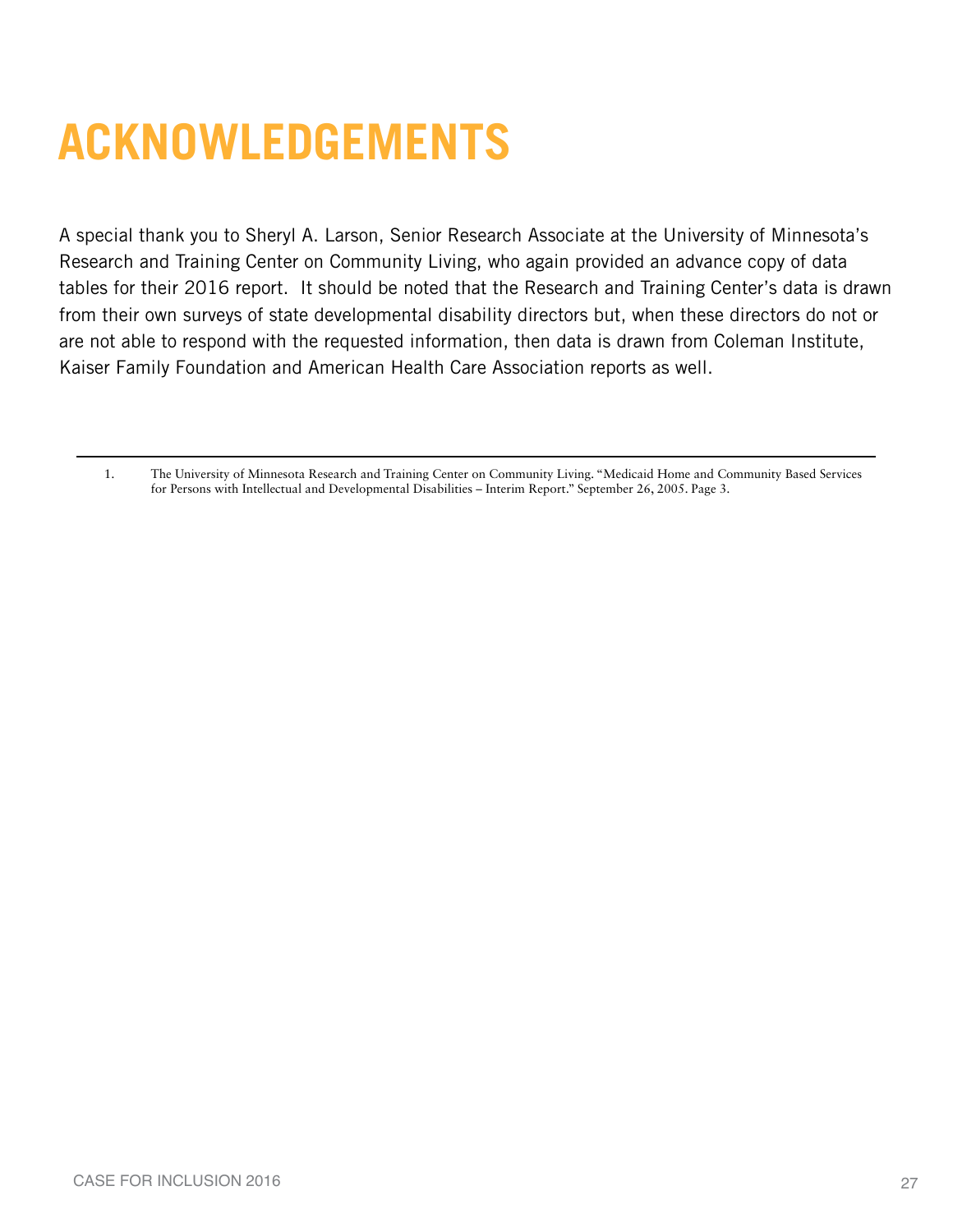## **About the Author:**

#### **Tarren Bragdon**

Tarren Bragdon has been involved in healthcare policy research and analysis for more than a decade. His work has been featured in newspapers and media outlets nationwide including *The Wall Street Journal*, *New York Post*, *New York Sun* and PBS. He served two terms in the Maine House of Representatives on the Health and Human Services Committee and served as chair of the board of directors of Spurwink Services, one of the largest social service providers in Maine.



## **About United Cerebral Palsy**



United Cerebral Palsy (UCP) educates, advocates and provides support services through an affiliate network to ensure a life without limits for people with a spectrum of disabilities. Together with nearly 70 affiliates, UCP has a mission to advance the independence, productivity and full citizenship of people with disabilities by supporting more than 176,000 children and adults every day—one person at a time, one family at a time. UCP works to enact real change—to revolutionize care, raise standards of living and create opportunities—impacting the lives of millions living with disabilities. For more than 60 years, UCP has worked to ensure the inclusion of individuals with disabilities in every facet of society. Together, with parents and caregivers, UCP will continue to push for the social, legal and technological changes that increase accessibility and independence, allowing people with disabilities to dream their own dreams, for the next 60 years, and beyond.

Please visit our website, www.ucp.org for additional resources in your area, or contact us (800) 872-5827 to learn more about UCP.